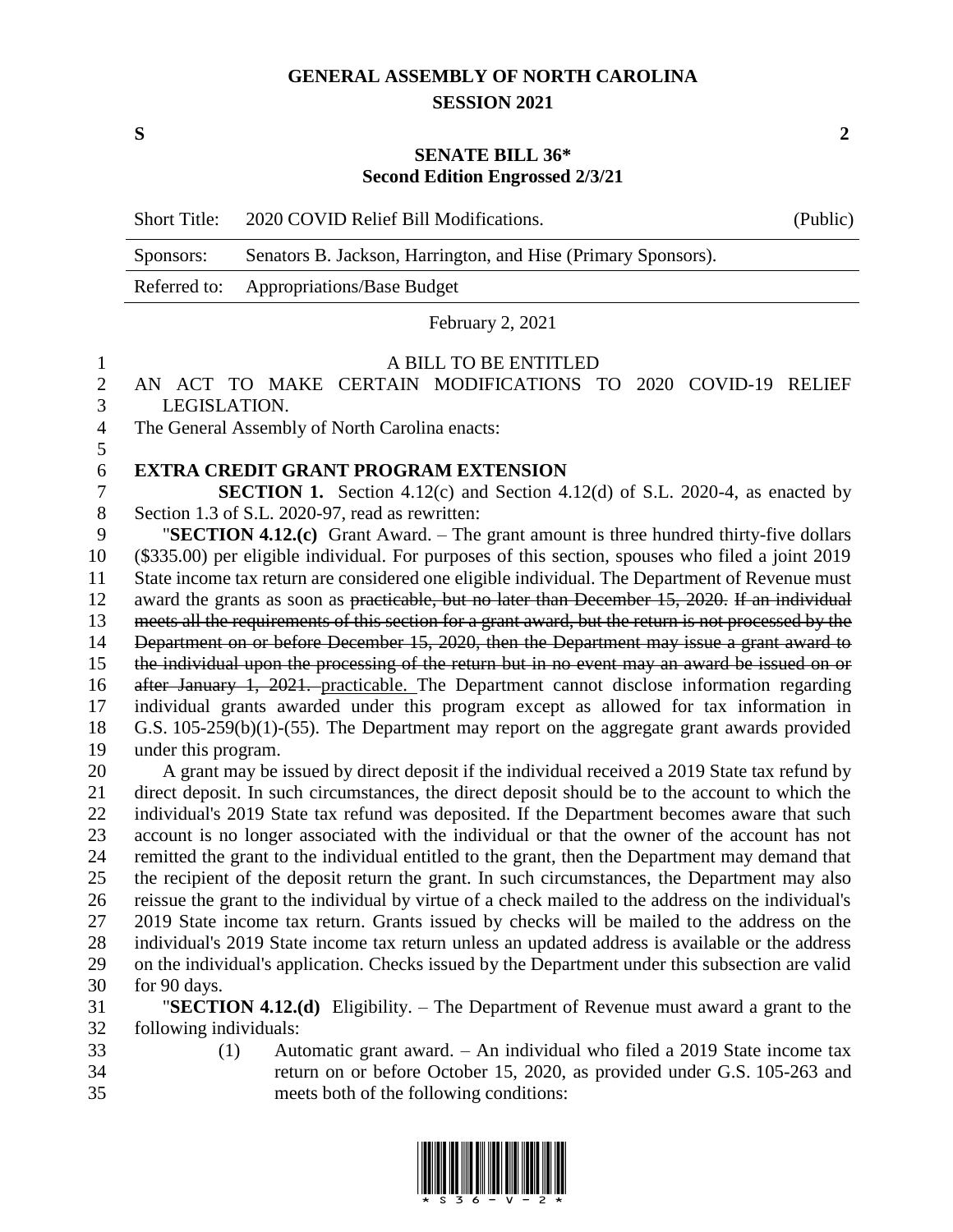|      | <b>General Assembly Of North Carolina</b>                                                                                                                     | <b>Session 2021</b> |
|------|---------------------------------------------------------------------------------------------------------------------------------------------------------------|---------------------|
|      | The taxpayer reported on Form D-400 that either the taxpayer or, if<br>a.                                                                                     |                     |
|      | filing a joint return, the taxpayer's spouse, was a resident of the State                                                                                     |                     |
|      | for the entire 2019 calendar year.                                                                                                                            |                     |
|      | The taxpayer reported at least one qualifying child on line 10a of Form<br>b.                                                                                 |                     |
|      | $D-400.$                                                                                                                                                      |                     |
| (1a) | <u>Amended return. – An individual who filed a 2019 State income tax return as</u>                                                                            |                     |
|      | required under subdivision (1) of this section but who did not receive an                                                                                     |                     |
|      | automatic grant award because the taxpayer did not meet the eligibility                                                                                       |                     |
|      | conditions of that subdivision and who files an amended return satisfying the                                                                                 |                     |
|      | conditions of that subdivision on or before May 31, 2021.                                                                                                     |                     |
| (2)  | Application for grant award. $-$ An individual who applied for a grant under                                                                                  |                     |
|      | this program on a form prescribed by the Secretary of Revenue postmarked                                                                                      |                     |
|      | on or before October 15, 2020, May 31, 2021, and meets all the following                                                                                      |                     |
|      | conditions:                                                                                                                                                   |                     |
|      | The applicant did not file a 2019 State income tax return solely<br>a.<br>because the applicant's gross income for the 2019 taxable year did not              |                     |
|      | exceed the State filing requirements for the taxpayer's filing status.                                                                                        |                     |
|      | The applicant provides a name, mailing address, and any other<br>b.                                                                                           |                     |
|      | information required by the Secretary.                                                                                                                        |                     |
|      | The applicant reports that the applicant was a resident of the State for<br>c.                                                                                |                     |
|      | the entire 2019 calendar year.                                                                                                                                |                     |
|      | The applicant reports the applicant had at least one child that met the<br>d.                                                                                 |                     |
|      | conditions of a qualifying child, as that term is defined in Section 24                                                                                       |                     |
|      | of the Internal Revenue Code, for the 2019 calendar year. The                                                                                                 |                     |
|      | applicant must include the name, age, and social security number of                                                                                           |                     |
|      | the qualifying child. A child can only be claimed as a qualifying child                                                                                       |                     |
|      | by one applicant.                                                                                                                                             |                     |
| (3)  | Optional application for grant award. - An individual who filed a 2019 State                                                                                  |                     |
|      | income tax return as required under subdivision (1) of this subsection but who                                                                                |                     |
|      | did not receive an automatic grant award because the taxpayer did not report                                                                                  |                     |
|      | a qualifying child on line 10a of Form D-400 on or before October 15, 2020,                                                                                   |                     |
|      | and who does not file an amended return correcting line 10a as provided under                                                                                 |                     |
|      | subdivision (1a) of this section, may apply for a grant under this program on                                                                                 |                     |
|      | a form prescribed by the Secretary of Revenue postmarked on or before May                                                                                     |                     |
|      | 31, 2021. The Secretary may accept applications from paid preparers or                                                                                        |                     |
|      | holders of a valid power of attorney on behalf of individuals applying for a<br>grant under this subdivision. Applications received under this subdivision do |                     |
|      | not amend a taxpayer's tax return."                                                                                                                           |                     |
|      |                                                                                                                                                               |                     |
|      | REPEAL REALLOCATION AUTHORITY                                                                                                                                 |                     |
|      | <b>SECTION 2.</b> Section 1.9 of S.L. 2020-97 is repealed.                                                                                                    |                     |
|      |                                                                                                                                                               |                     |
|      | <b>EXTEND CERTAIN DEADLINES FOR USE OF AND ADJUST COVID-19 FUNDS</b>                                                                                          |                     |
|      | <b>SECTION 3.1.</b> Section 2.2 of S.L. 2020-4 reads as rewritten:                                                                                            |                     |
|      | "SECTION 2.2. The Coronavirus Relief Fund (Fund) is established. The purpose of the                                                                           |                     |
|      | Fund is to provide necessary and appropriate relief and assistance from the effects of COVID-19,                                                              |                     |
|      | consistent with the provisions of this act and subsequent legislation addressing the effects of                                                               |                     |
|      | COVID-19. The Fund shall be maintained as a special fund and administered by OSBM to carry                                                                    |                     |
|      | out the provisions of this act and subsequent acts necessitated as a result of the COVID-19                                                                   |                     |
|      | outbreak. All funds allocated from the Fund must be used for necessary expenditures incurred                                                                  |                     |
|      | due to the public health emergency with respect to COVID-19. Only expenditures incurred during                                                                |                     |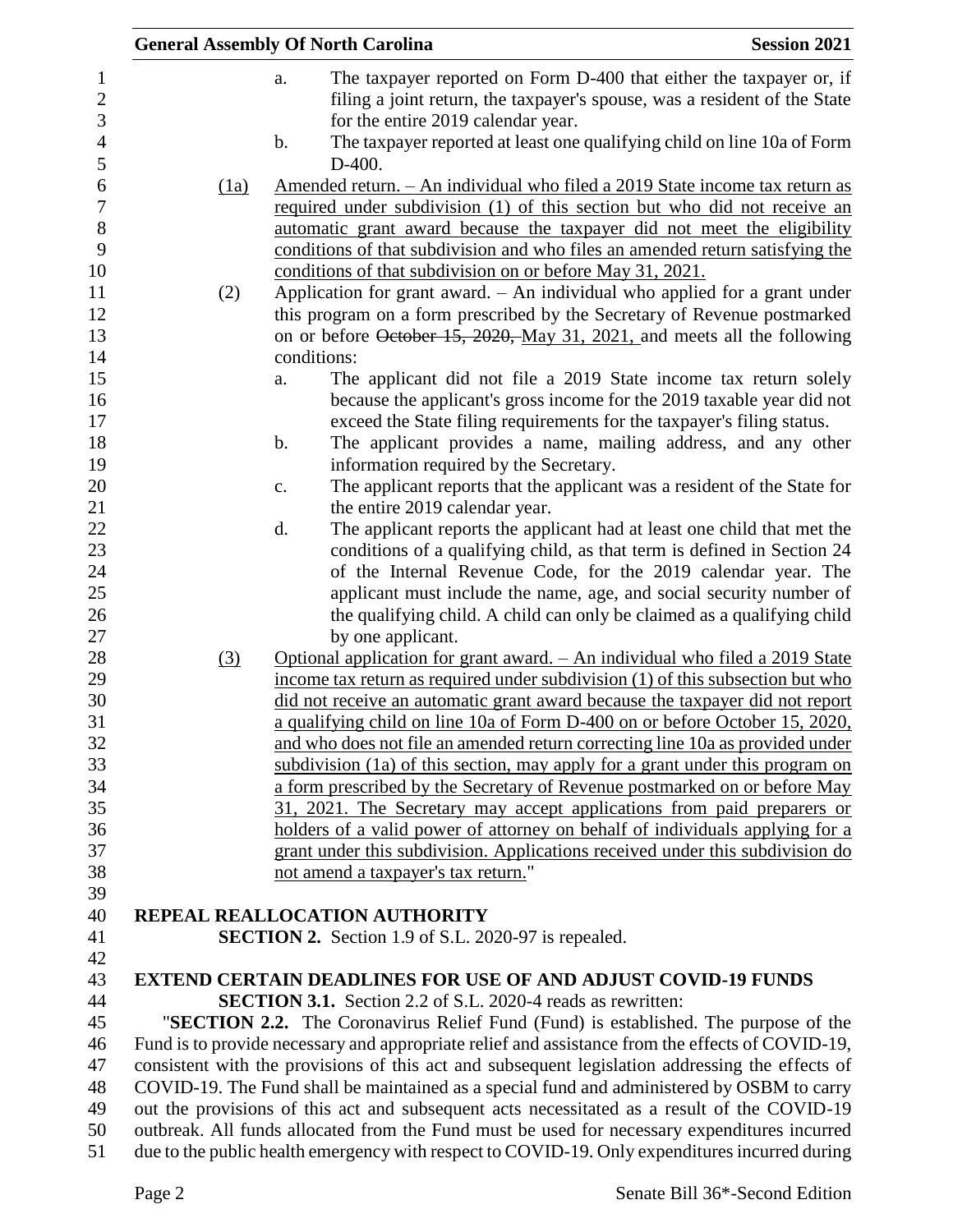#### **General Assembly Of North Carolina Session 2021**

 the period that begins on March 1, 2020, and ends on December 30, 2020, the deadline established by applicable federal law and guidance are eligible for funding from this Fund." **SECTION 3.2.** Section 3.3 of S.L. 2020-4, as amended by Section 3 of S.L. 2020-32, Section 4 of S.L. 2020-49, Section 1.1(d) of S.L. 2020-80, Section 3B(b) of S.L. 2020-88, Section 4.9(a) of S.L. 2020-91, and Section 1.2 of S.L. 2020-97, reads as rewritten: "**SECTION 3.3.** Allocations of Funds. – OSBM shall allocate the funds appropriated in Section 3.2 of this act as follows: … (3) \$237,500,000 to OSBM to be used for the continuity of operation needs across State government. As referenced in Section 2.2 of this act, expenditures 11 incurred during the period that begins on March 1, 2020, and ends on 12 December 30, 2020, identified in that section are eligible for funding under this subdivision. Expenditures eligible under this subdivision may include, but are not limited to, covering overtime costs at mental health institutions, prisons, community corrections, juvenile facilities, and veterans homes; covering costs of pay provided to employees of the Division of Adult Correction and Juvenile Justice at the Department of Public Safety in accordance with The Communicable Disease Emergency Policy established by the Office of State Human Resources; covering costs of in-home monitoring for all nonviolent juvenile offenders and nonviolent, elderly, health-compromised, and near-release adult offenders; covering costs of personal protective equipment, COVID-19 testing, and hygienic supplies for the Division of Adult Correction and Juvenile Justice at the Department of Public Safety; rent and utility assistance; purchasing critical information technology equipment and software licenses; enhancing telepresence services in public safety facilities and the court system; and purchasing emergency sanitation and hygienic supplies. Provided that the United States Department of Labor does not approve additional funding for the Customer Call Center operated by the Division of Employment Security, funds may also be used to hire additional time-limited staff in the Customer Call Center to meet the unprecedented demand for services. Up to two million dollars (\$2,000,000) of the funds allocated in this subdivision may be used to establish a temporary North Carolina Pandemic Recovery Office in accordance with Section 4.3 of this act. Up to five hundred thousand dollars (\$500,000) of the funds allocated in this subdivision may be further allocated to the Office of the State Auditor to perform the requirements set forth in Section 1.8 of this act. OSBM shall provide a report to the Joint Legislative Commission on Governmental Operations no later than August 15, 2020, March 1, 2021, and quarterly thereafter until all funds have been allocated, detailing the allocation of funds 40 under this subdivision. The Each report shall include which State agencies received allocations, the amounts disbursed, the amount spent and in the 2019-2020 which fiscal year, and for what purposes the funds were used by fund code and line-item detail. … (6) \$75,000,000 to the Department of Public Instruction for emergency school nutrition services, including innovative school meals, provided to students in response to COVID-19 by public school units participating in the National School Lunch Program, School Breakfast Program, or Summer Food Service 49 Program from March 16, 2020, through December 30, 2020. the deadline established by applicable federal law and guidance. Funds for these services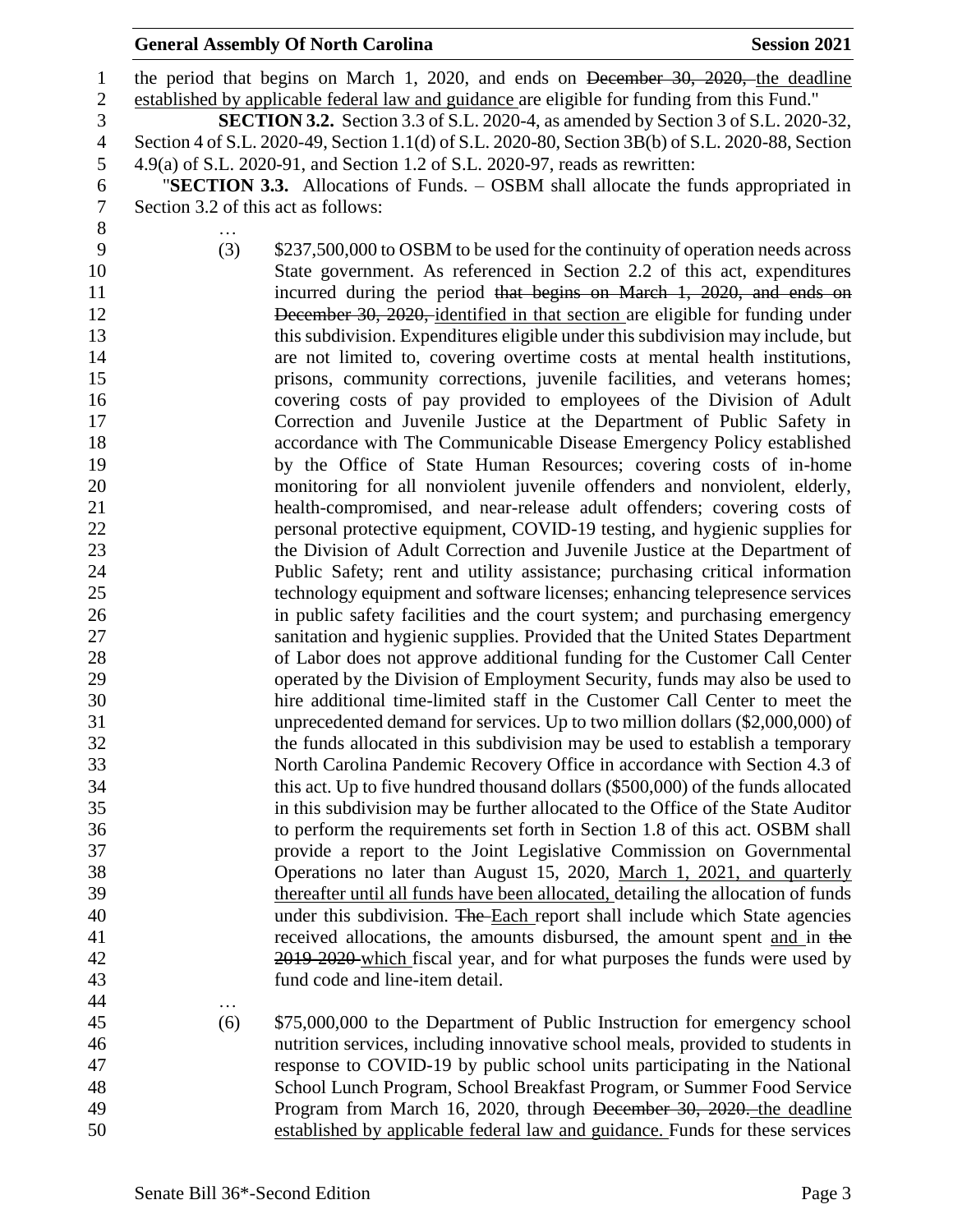|      | <b>General Assembly Of North Carolina</b>                                                                                                                                                                                                                                                                                                                                                                                                                                                                                                                                                                                                                                                                                 | <b>Session 2021</b> |
|------|---------------------------------------------------------------------------------------------------------------------------------------------------------------------------------------------------------------------------------------------------------------------------------------------------------------------------------------------------------------------------------------------------------------------------------------------------------------------------------------------------------------------------------------------------------------------------------------------------------------------------------------------------------------------------------------------------------------------------|---------------------|
|      | shall be allocated in the same manner as if the participating public school units<br>were reimbursed by school meal receipts or federal funds.                                                                                                                                                                                                                                                                                                                                                                                                                                                                                                                                                                            |                     |
| (12) | \$10,000,000 to the Department of Public Instruction to be allocated in a<br>manner consistent with the formula for the Instructional Support Allotment.<br>These funds shall be used for contracted services provided no later than<br>December 30, 2020, the deadline established by applicable federal law and<br>guidance for school health support personnel to provide additional physical<br>and mental health support services for students in response to COVID-19,<br>including remote and in-person physical and mental health support services.<br>For purposes of this subdivision, the term "school health support personnel"<br>shall refer to school counselors, school nurses, school psychologists, and |                     |
|      | school social workers.                                                                                                                                                                                                                                                                                                                                                                                                                                                                                                                                                                                                                                                                                                    |                     |
| (13) | \$70,000,000 to the Department of Public Instruction to be allocated to local<br>school administrative units, charter schools, and the Innovative School<br>District to provide a supplemental summer learning program for students<br>whose learning has been negatively affected by the impacts of COVID-19, in                                                                                                                                                                                                                                                                                                                                                                                                         |                     |
|      | accordance with the following:                                                                                                                                                                                                                                                                                                                                                                                                                                                                                                                                                                                                                                                                                            |                     |
|      | The summer learning program shall include the following:<br>a.<br>Reading interventions for students who were in kindergarten<br>1.                                                                                                                                                                                                                                                                                                                                                                                                                                                                                                                                                                                       |                     |
|      | through grade three during the 2019 2020 school year-who                                                                                                                                                                                                                                                                                                                                                                                                                                                                                                                                                                                                                                                                  |                     |
|      | were not on track to meet 2019-2020-year-end expectations                                                                                                                                                                                                                                                                                                                                                                                                                                                                                                                                                                                                                                                                 |                     |
|      | based on diagnostic assessments completed prior to March 16,                                                                                                                                                                                                                                                                                                                                                                                                                                                                                                                                                                                                                                                              |                     |
|      | 2020.assessments.                                                                                                                                                                                                                                                                                                                                                                                                                                                                                                                                                                                                                                                                                                         |                     |
|      | Reading interventions for students who were in grade four<br>2.<br>during the 2019-2020 school year-who were not on track to<br>meet 2019 2020 year-end expectations as identified by their                                                                                                                                                                                                                                                                                                                                                                                                                                                                                                                               |                     |
|      | 2019-2020 school year-reading teachers.                                                                                                                                                                                                                                                                                                                                                                                                                                                                                                                                                                                                                                                                                   |                     |
|      | Math interventions for students who were in kindergarten<br>3.                                                                                                                                                                                                                                                                                                                                                                                                                                                                                                                                                                                                                                                            |                     |
|      | through grade four during the 2019-2020 school year who were                                                                                                                                                                                                                                                                                                                                                                                                                                                                                                                                                                                                                                                              |                     |
|      | not on track to meet 2019-2020 year-end expectations as                                                                                                                                                                                                                                                                                                                                                                                                                                                                                                                                                                                                                                                                   |                     |
|      | identified by their 2019-2020 school year math teachers.<br>Of the funds appropriated by this subdivision for summer reading<br>b.                                                                                                                                                                                                                                                                                                                                                                                                                                                                                                                                                                                        |                     |
|      | programs, at least thirty-five million dollars (\$35,000,000) shall be                                                                                                                                                                                                                                                                                                                                                                                                                                                                                                                                                                                                                                                    |                     |
|      | used to provide reading interventions for students who were in grades                                                                                                                                                                                                                                                                                                                                                                                                                                                                                                                                                                                                                                                     |                     |
|      | two and three during the 2019-2020 school year. three. Up to                                                                                                                                                                                                                                                                                                                                                                                                                                                                                                                                                                                                                                                              |                     |
|      | twenty-five percent $(25%)$ of these funds may be used to provide                                                                                                                                                                                                                                                                                                                                                                                                                                                                                                                                                                                                                                                         |                     |
|      | supplemental literacy support for students in grades three and four                                                                                                                                                                                                                                                                                                                                                                                                                                                                                                                                                                                                                                                       |                     |
|      | during the 2020-2021 school year who are not on track to meet                                                                                                                                                                                                                                                                                                                                                                                                                                                                                                                                                                                                                                                             |                     |
|      | 2020-2021 year-end expectations, as identified by their 2020-2021                                                                                                                                                                                                                                                                                                                                                                                                                                                                                                                                                                                                                                                         |                     |
|      | school year-reading teachers. All of the funds described in this<br>subdivision shall be used prior to December 30, 2020 the deadline                                                                                                                                                                                                                                                                                                                                                                                                                                                                                                                                                                                     |                     |
|      | established by applicable federal law and guidance.                                                                                                                                                                                                                                                                                                                                                                                                                                                                                                                                                                                                                                                                       |                     |
|      | The funds appropriated by this subdivision that are not used as<br>c.                                                                                                                                                                                                                                                                                                                                                                                                                                                                                                                                                                                                                                                     |                     |
|      | described in sub-subdivision b. of this subdivision shall be used for (i)                                                                                                                                                                                                                                                                                                                                                                                                                                                                                                                                                                                                                                                 |                     |
|      | reading interventions for students who were in kindergarten, grade                                                                                                                                                                                                                                                                                                                                                                                                                                                                                                                                                                                                                                                        |                     |
|      | one, and grade four during the 2019-2020 school year and (ii) math                                                                                                                                                                                                                                                                                                                                                                                                                                                                                                                                                                                                                                                        |                     |
|      | interventions for students who were in kindergarten through grade four                                                                                                                                                                                                                                                                                                                                                                                                                                                                                                                                                                                                                                                    |                     |
|      | during the 2019-2020 school year, four, as described in this                                                                                                                                                                                                                                                                                                                                                                                                                                                                                                                                                                                                                                                              |                     |
|      | subdivision.                                                                                                                                                                                                                                                                                                                                                                                                                                                                                                                                                                                                                                                                                                              |                     |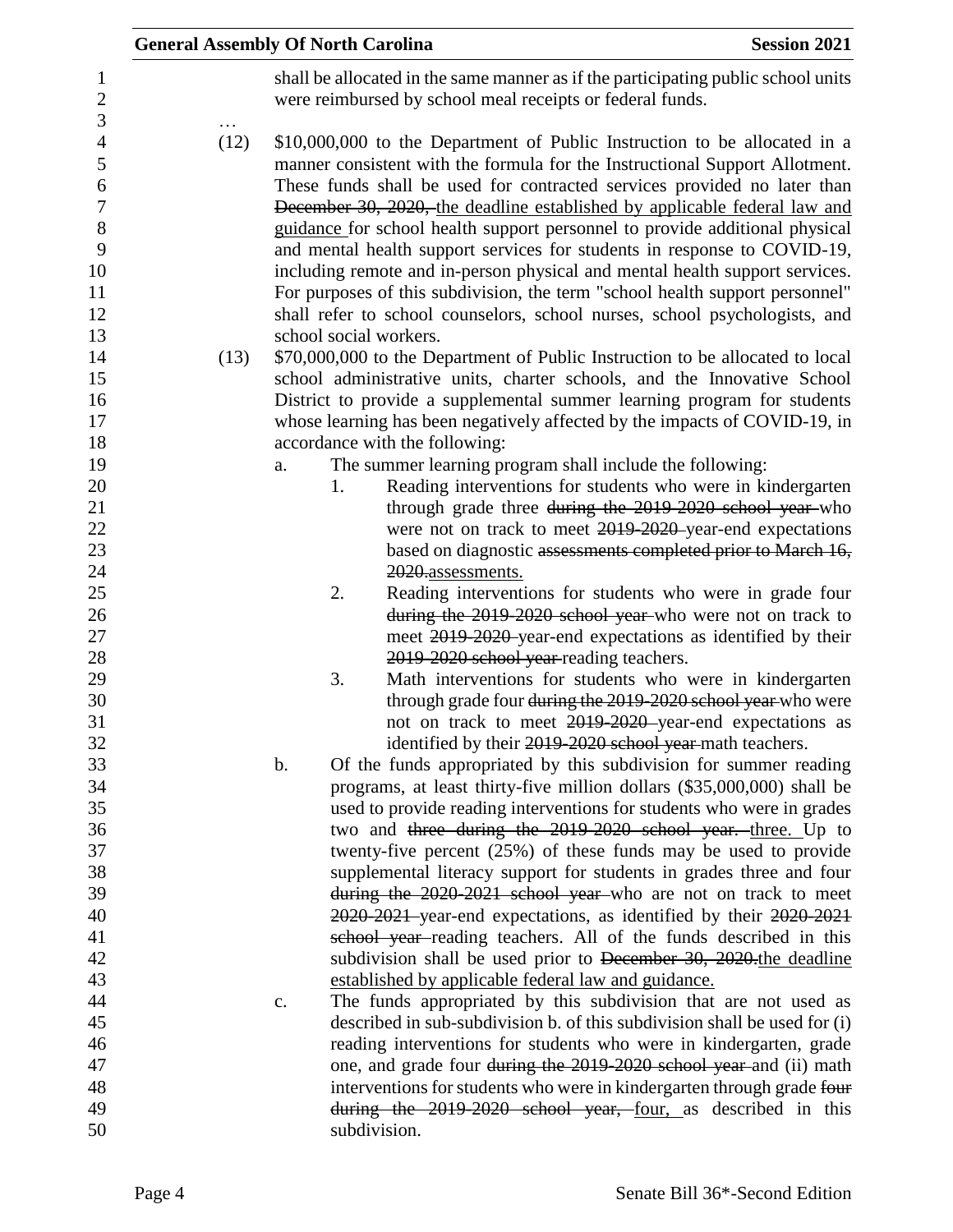d. Funds provided for summer learning programs may be used to deliver interventions and instruction to participating students using methods such as digital resources, printed materials, literacy coaches, and face-to-face instruction.

 The governing body of a public school unit receiving funds under this subdivision shall consult with 2019-2020 school year teachers of kindergarten through fourth grade students to develop summer learning program plans that deliver targeted instruction to students participating in the summer learning program. Each public school unit's plan shall comply with the requirements of any executive order in effect at the time of the summer learning program, including requirements on the use of public school buildings, and shall comply with social distancing and other public health guidelines provided by the 13 Department of Health and Human Services. No later than June 22, 2020, local Local school administrative units and the Innovative School District shall submit their summer learning program plans to the Department of Public Instruction (Department). The Department may provide feedback as necessary to ensure that each summer learning program provides instruction and interventions as required by this section. Each public school unit shall begin its summer learning program in accordance with its plan as developed pursuant to this subdivision and shall not delay the start of its summer learning program pending feedback from the Department.

- Summer learning programs shall not be included in scheduled instructional 23 time for the 2020-2021 school year calendar, time, but shall provide a supplement to that instruction in order to better prepare students for academic success during the 2020-2021 school year, success, despite the impacts of COVID-19. Each public school unit receiving funds under this subdivision is encouraged to identify or prepare resources and strategies that parents or guardians can provide at home for students who qualify for a summer learning program and who (i) do not attend or (ii) attend and would like additional material. Parents or guardians of students who qualify for summer learning programs shall make the final decision regarding student attendance at summer learning programs.
- No later than February 15, 2021, and February 15, 2022, the State Board of Education shall report to the Joint Legislative Education Oversight Committee on the implementation of this subdivision and the use of funds for summer learning programs. The State Board shall submit with its report a copy of each summer learning program plan submitted and shall include any other data deemed by the State Board to be useful to the Joint Legislative Education Oversight Committee in evaluating the delivery of summer learning programs.
- … (18) \$5,000,000 to the Department of Public Instruction for the Extended Learning and Integrated Student Supports Competitive Grant Program (Program) for 43 the 2019-2020 and 2020-2021 fiscal years. (Program). Of these funds, the Department of Public Instruction may use up to two hundred thousand dollars (\$200,000) to administer the Program. The purpose of the Program is to fund high-quality, independently validated extended learning and integrated student support service programs for at-risk students whose learning has been negatively affected by COVID-19 impacts. The programs funded shall raise standards for student academic outcomes by focusing on the following: …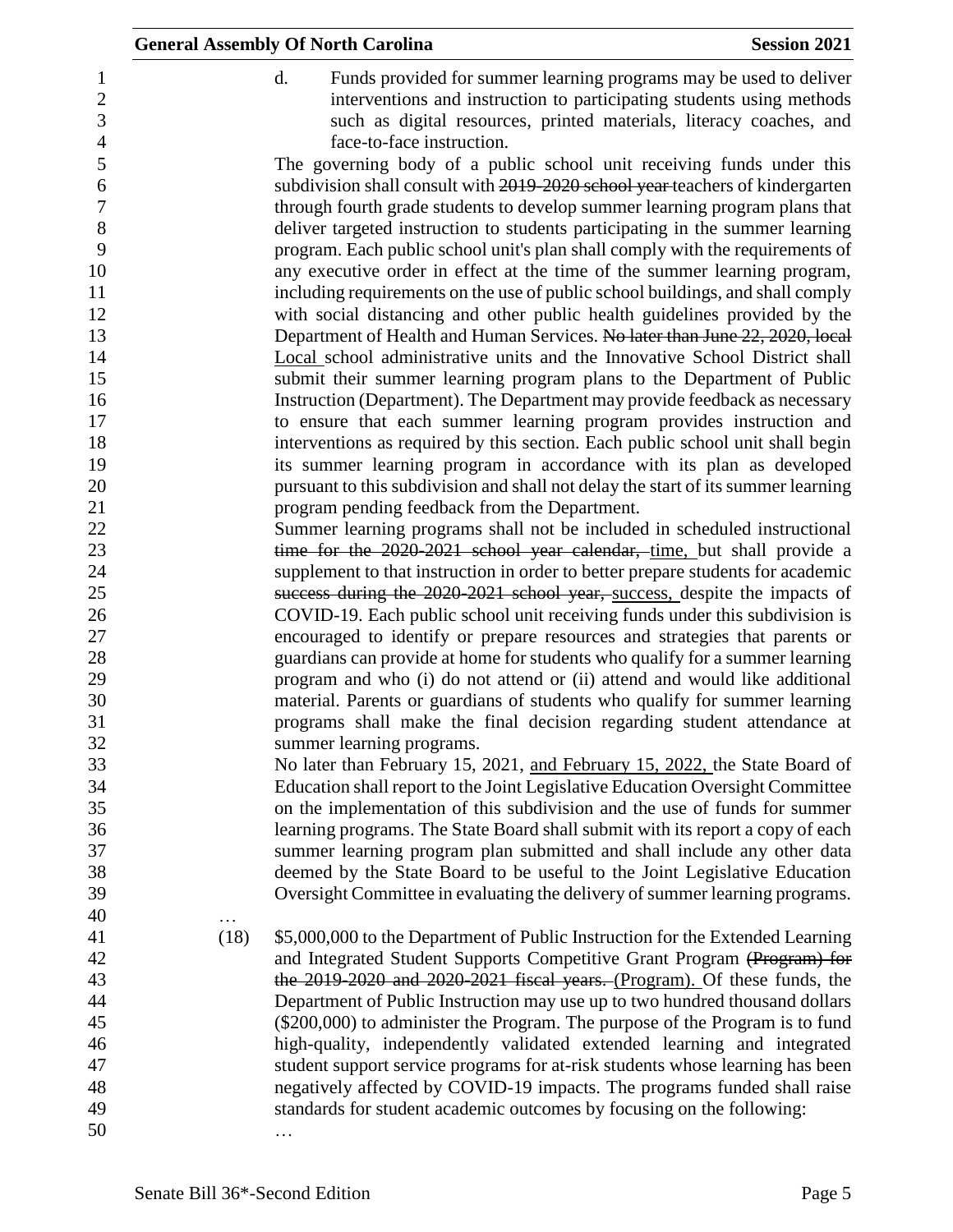Grants shall be used to award funds for new or existing eligible programs for at-risk students operated by (i) nonprofit corporations and (ii) nonprofit corporations working in collaboration with local school administrative units. Grant participants are eligible to receive grants in an amount of up to five hundred thousand dollars (\$500,000) each year. Programs should focus on serving (i) at-risk students not performing at grade level as demonstrated by statewide assessments or not on-track to meet year-end expectations as of 8 March 16, 2020, expectations, as demonstrated by existing indicators, including teacher identification, (ii) students at risk of dropout, and (iii) students at risk of school displacement due to suspension or expulsion as a result of antisocial behaviors. Priority consideration shall be given to applications demonstrating models that focus services and programs in schools that are identified as low-performing, pursuant to G.S. 115C-105.37. A grant participant shall provide certification to the Department of Public Instruction that the grants received under the program shall be matched on the 16 basis of three dollars (\$3.00) in grant funds for every one dollar (\$1.00) in nongrant funds. Matching funds shall not include State funds. The Department shall also give priority consideration to an applicant that is a nonprofit corporation working in partnership with a local school administrative unit resulting in a match utilizing federal funds under Part A of Title I of the Elementary and Secondary Education Act of 1965, as amended, or Title IV of 22 the Higher Education Act of 1965, as amended, and other federal or local funds. Matching funds may include in-kind contributions for up to fifty percent (50%) of the required match. A nonprofit corporation may act as its own fiscal agent for the purposes of this Program. Grant recipients shall report to the Department of Public Instruction for the year in which grant funds were expended on the progress of the Program, including alignment with State academic standards, data collection for reporting student progress, the source and amount of matching funds, and other measures. Grant recipients shall also submit a final report on key performance data, including statewide test results, attendance rates, graduation rates and promotion rates, and financial sustainability of the program. The Department of Public Instruction shall provide a report on the Program to the Joint Legislative Education Oversight Committee by February 15, 2021. 2021, and February 15, 2022. The report shall include the results of the Program and recommendations regarding effective program models, standards, and performance measures based on student performance; leveraging of community-based resources to expand student access to learning activities; academic and behavioral support services; and potential opportunities for the State to invest in proven models for future grants programs. … (32) \$12,425,000 to OSBM to allocate to North Carolina Association of Free and Charitable Clinics (NCAFCC), a nonprofit organization, to be used for distribution to its member clinics to cover the cost of eligible health services provided during the COVID-19 emergency and other costs allowed pursuant 46 to federal guidance. By August 1, 2020, and by November 1, 2020, April 1, 2021, and every four months thereafter until all funds are expended, NCAFCC

 shall report to the Joint Legislative Oversight Committee on Health and Human Services and the Fiscal Research Division on a plan for allocating the funds received under this subdivision subdivision, and by February 1, 2021, and February 1, 2022, on the use of these funds by recipients.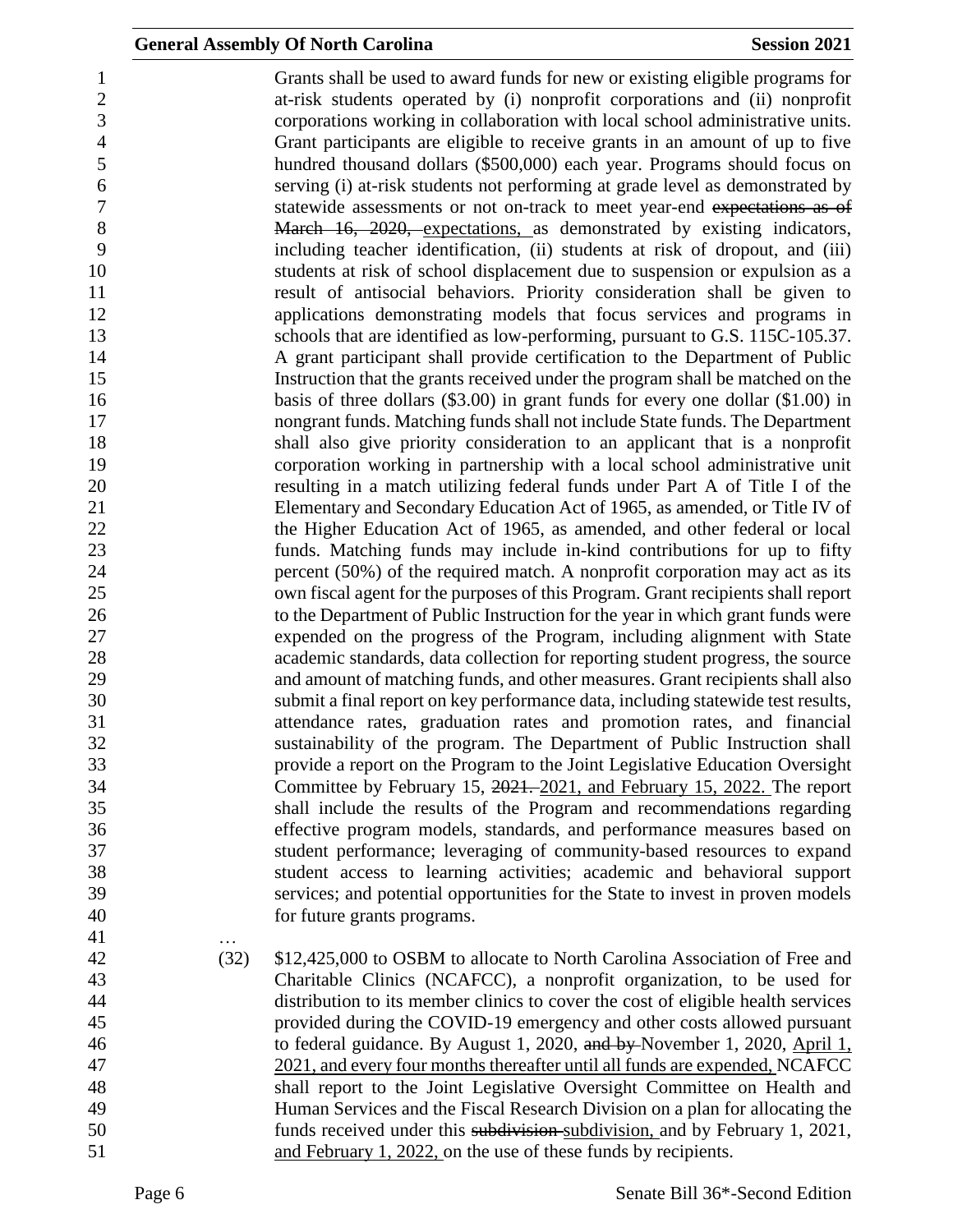…

- … (34) \$12,425,000 to OSBM to allocate to North Carolina Community Health Center Association (NCCHCA), a nonprofit organization, to be used as follows:
- … b. The remainder for distribution to its member health centers to cover the cost of eligible health services provided during the COVID-19 emergency and other costs allowed pursuant to federal guidance. By 9 August 1, 2020, and by November 1, 2020, April 1, 2021, and every four months thereafter until all funds are expended, the NCCHCA shall report to the Joint Legislative Oversight Committee on Health and Human Services and the Fiscal Research Division on a plan for 13 **allocating the funds received under this <del>subdivision, s</del>ubdivision, and** 14 by February 1, 2021, and February 1, 2022, on the use of these funds 15 by recipients.
- (39) \$65,000,000 to OSBM to establish the COVID-19 Rural Hospitals Relief Fund. OSBM shall allocate the monies in the fund as grants to hospitals designated as critical access hospitals by the Centers for Medicare and Medicaid Services and to hospitals located in (i) a tier 1 county or (ii) a tier 2 county with a population of less than 150,000. These funds shall be used to offset expenses incurred for providing patient care in North Carolina to respond to the COVID-19 pandemic. OSBM shall award grants in an amount equal to at least \$350,000 for each eligible critical access hospital and in an amount equal to at least \$250,000 for each eligible hospital located in a tier 1 or tier 2 county. OSBM shall use any remaining funds to increase the amount of the grants awarded to these hospitals based on a pro rata share of the 2018 hospital operating costs for these hospitals. Grant recipients shall not use these funds for any purpose other than to offset the following costs related to patient care provided in North Carolina as a result of the COVID-19 pandemic: …

 As a condition of receiving the funds allocated in this subdivision, each grant recipient shall submit a detailed written report to the House Appropriations Subcommittee on Health and Human Services, the Senate Appropriations Committee on Health and Human Services, and the Joint Legislative Oversight Committee on Health and Human Services by December 1, 2020, and by February 1, 2022, that contains a breakdown of all expenditures from the funds received under this subdivision; and the total amount of funds received from the Provider Relief Fund provided for in P.L. 116-136 and any other COVID-19 Recovery Legislation or other legislation enacted by Congress during calendar year 2020 or 2021 to support the national response to COVID-19.

 (40) \$15,000,000 to OSBM to establish the COVID-19 Teaching Hospitals Relief Fund. OSBM shall allocate the monies in the fund as grants to the five hospitals located within the State that are classified as teaching hospitals by the Centers for Medicare and Medicaid Services (Wake Forest Baptist Medical Center, Duke University Hospital, University of North Carolina at Chapel Hill Medical Center, Vidant Medical Center, and Central Harnett Hospital) for the purpose of offsetting expenses incurred for providing patient care in North Carolina as a result of the COVID-19 pandemic. OSBM shall award grants in an amount equal to \$3,000,000 to each eligible teaching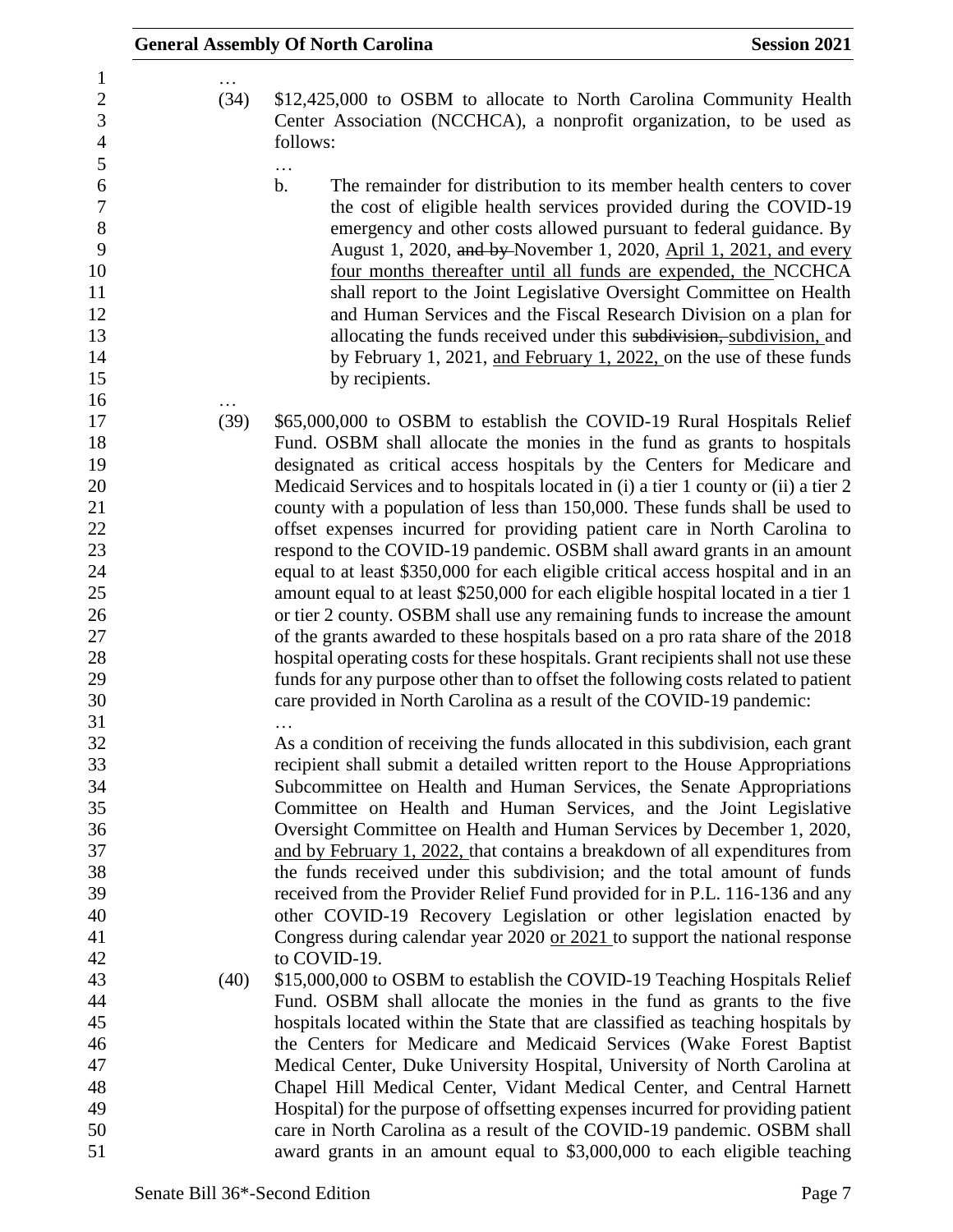|      | <b>General Assembly Of North Carolina</b><br><b>Session 2021</b>                                                                                                                                                                                                                                                                                                                                                                                                                                                                                                                                                                                                                                                                                                                                |
|------|-------------------------------------------------------------------------------------------------------------------------------------------------------------------------------------------------------------------------------------------------------------------------------------------------------------------------------------------------------------------------------------------------------------------------------------------------------------------------------------------------------------------------------------------------------------------------------------------------------------------------------------------------------------------------------------------------------------------------------------------------------------------------------------------------|
|      | hospital. Grant recipients shall not use these funds for any purpose other than<br>the following to offset costs related to patient care provided in North Carolina<br>to respond to the COVID-19 pandemic:                                                                                                                                                                                                                                                                                                                                                                                                                                                                                                                                                                                     |
|      | As a condition of receiving the funds allocated in this subdivision, each grant<br>recipient shall submit a detailed written report to the House Appropriations<br>Subcommittee on Health and Human Services, the Senate Appropriations<br>Committee on Health and Human Services, and the Joint Legislative<br>Oversight Committee on Health and Human Services by December 1, 2020,<br>and by February 1, 2022, that contains (i) a breakdown of all expenditures<br>from the appropriated funds received under this section by the categories listed<br>in this subdivision and (ii) the total amount of funds received from the<br>Provider Relief Fund provided for in P.L. 116-136 and any other COVID-19<br>Recovery Legislation or other federal legislation enacted by Congress during |
|      | calendar year 2020 or 2021 to support the national response to COVID-19.                                                                                                                                                                                                                                                                                                                                                                                                                                                                                                                                                                                                                                                                                                                        |
| (41) | \$15,000,000 to OSBM to establish the COVID-19 General Hospitals Relief                                                                                                                                                                                                                                                                                                                                                                                                                                                                                                                                                                                                                                                                                                                         |
|      | Fund. OSBM shall allocate the monies in the fund as grants to hospitals                                                                                                                                                                                                                                                                                                                                                                                                                                                                                                                                                                                                                                                                                                                         |
|      | located within the State that are not eligible for grants under subdivision (39)                                                                                                                                                                                                                                                                                                                                                                                                                                                                                                                                                                                                                                                                                                                |
|      | or (40) of this section, for the purpose of offsetting expenses incurred for                                                                                                                                                                                                                                                                                                                                                                                                                                                                                                                                                                                                                                                                                                                    |
|      | providing care to patients in North Carolina as a result of the COVID-19                                                                                                                                                                                                                                                                                                                                                                                                                                                                                                                                                                                                                                                                                                                        |
|      | pandemic. OSBM shall award grants to eligible general hospitals based on a                                                                                                                                                                                                                                                                                                                                                                                                                                                                                                                                                                                                                                                                                                                      |
|      | pro rata share of the 2018 hospital operating costs for these hospitals. Grant                                                                                                                                                                                                                                                                                                                                                                                                                                                                                                                                                                                                                                                                                                                  |
|      | recipients shall not use these funds for any purpose other than to offset the                                                                                                                                                                                                                                                                                                                                                                                                                                                                                                                                                                                                                                                                                                                   |
|      | following costs related to patient care provided in North Carolina to respond                                                                                                                                                                                                                                                                                                                                                                                                                                                                                                                                                                                                                                                                                                                   |
|      | to the COVID-19 pandemic:                                                                                                                                                                                                                                                                                                                                                                                                                                                                                                                                                                                                                                                                                                                                                                       |
|      | As a condition of receiving the funds allocated in this subdivision, each grant                                                                                                                                                                                                                                                                                                                                                                                                                                                                                                                                                                                                                                                                                                                 |
|      | recipient shall submit a detailed written report to the House Appropriations                                                                                                                                                                                                                                                                                                                                                                                                                                                                                                                                                                                                                                                                                                                    |
|      | Subcommittee on Health and Human Services, the Senate Appropriations                                                                                                                                                                                                                                                                                                                                                                                                                                                                                                                                                                                                                                                                                                                            |
|      | Committee on Health and Human Services, and the Joint Legislative                                                                                                                                                                                                                                                                                                                                                                                                                                                                                                                                                                                                                                                                                                                               |
|      | Oversight Committee on Health and Human Services by December 1, 2020,                                                                                                                                                                                                                                                                                                                                                                                                                                                                                                                                                                                                                                                                                                                           |
|      | and by February 1, 2022, that contains (i) a breakdown of all expenditures                                                                                                                                                                                                                                                                                                                                                                                                                                                                                                                                                                                                                                                                                                                      |
|      | from the appropriated funds received under this section by the categories listed                                                                                                                                                                                                                                                                                                                                                                                                                                                                                                                                                                                                                                                                                                                |
|      | in this subdivision and (ii) the total amount of funds received from the                                                                                                                                                                                                                                                                                                                                                                                                                                                                                                                                                                                                                                                                                                                        |
|      | Provider Relief Fund provided for in P.L. 116-136 and any other COVID-19                                                                                                                                                                                                                                                                                                                                                                                                                                                                                                                                                                                                                                                                                                                        |
|      | Recovery Legislation or other legislation enacted by Congress during calendar                                                                                                                                                                                                                                                                                                                                                                                                                                                                                                                                                                                                                                                                                                                   |
|      | year 2020 or 2021 to support the national response to COVID-19.                                                                                                                                                                                                                                                                                                                                                                                                                                                                                                                                                                                                                                                                                                                                 |
|      |                                                                                                                                                                                                                                                                                                                                                                                                                                                                                                                                                                                                                                                                                                                                                                                                 |
| (46) | \$9,000,000 to the Department of Information Technology to use for the                                                                                                                                                                                                                                                                                                                                                                                                                                                                                                                                                                                                                                                                                                                          |
|      | Growing Rural Economies with Access to Technology Fund to provide                                                                                                                                                                                                                                                                                                                                                                                                                                                                                                                                                                                                                                                                                                                               |
|      | supplementary project funding to enable funding for all qualifying GREAT                                                                                                                                                                                                                                                                                                                                                                                                                                                                                                                                                                                                                                                                                                                        |
|      | program applications. GREAT program grant applications received on or                                                                                                                                                                                                                                                                                                                                                                                                                                                                                                                                                                                                                                                                                                                           |
|      | before April 1, 2020, that meet the criteria established pursuant to                                                                                                                                                                                                                                                                                                                                                                                                                                                                                                                                                                                                                                                                                                                            |
|      | G.S. 143B-1373 shall be eligible to receive the supplementary funding in                                                                                                                                                                                                                                                                                                                                                                                                                                                                                                                                                                                                                                                                                                                        |
|      |                                                                                                                                                                                                                                                                                                                                                                                                                                                                                                                                                                                                                                                                                                                                                                                                 |
|      |                                                                                                                                                                                                                                                                                                                                                                                                                                                                                                                                                                                                                                                                                                                                                                                                 |
|      |                                                                                                                                                                                                                                                                                                                                                                                                                                                                                                                                                                                                                                                                                                                                                                                                 |
|      |                                                                                                                                                                                                                                                                                                                                                                                                                                                                                                                                                                                                                                                                                                                                                                                                 |
|      |                                                                                                                                                                                                                                                                                                                                                                                                                                                                                                                                                                                                                                                                                                                                                                                                 |
|      |                                                                                                                                                                                                                                                                                                                                                                                                                                                                                                                                                                                                                                                                                                                                                                                                 |
|      | accordance with this subdivision. Applications that may have been eliminated<br>as a result of the scoring process or that may have contained proposed project<br>areas that overlap with other applications may submit a revision to an existing<br>application to the Department to qualify for funding under this subdivision.<br>An applicant awarded a grant shall, upon finalizing the agreement, receive an<br>initial lump sum grant fund disbursement equal to the total grant award<br>amount minus amounts assessed to the grant recipient for the matching                                                                                                                                                                                                                          |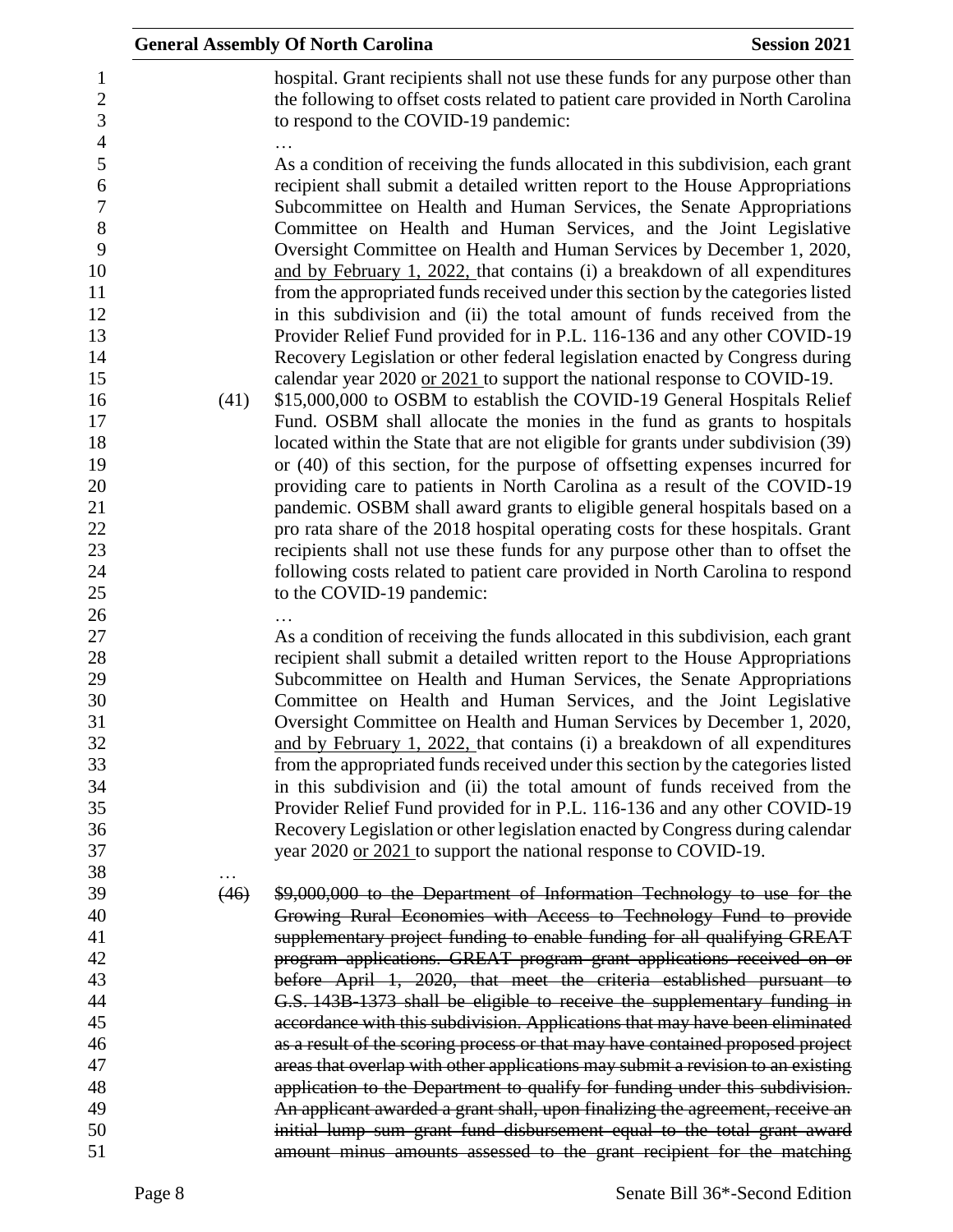|      | <b>General Assembly Of North Carolina</b>                                                                                                                                                                                                                                                                                                                                                                                                                                                                                                                                                                                                                                                                                                                                                                                                                                                                                                                                             | <b>Session 2021</b> |
|------|---------------------------------------------------------------------------------------------------------------------------------------------------------------------------------------------------------------------------------------------------------------------------------------------------------------------------------------------------------------------------------------------------------------------------------------------------------------------------------------------------------------------------------------------------------------------------------------------------------------------------------------------------------------------------------------------------------------------------------------------------------------------------------------------------------------------------------------------------------------------------------------------------------------------------------------------------------------------------------------|---------------------|
|      | requirement in G.S. 143B-1373(j). A grant recipient receiving the initial lump<br>sum disbursement must provide evidence satisfactory to the Department that<br>the recipient is financially solvent and has been providing broadband service<br>in this State for at least two years and an attestation that the project will be<br>completed pursuant to the agreement. Funds allocated under this subsection<br>that remain unawarded on or after September 1, 2020, may be awarded for<br>GREAT program grants that may be awarded by the Department in a special<br>supplementary grant process occurring after October 1, 2020.                                                                                                                                                                                                                                                                                                                                                 |                     |
| (63) | \$27,000,000 to the Department of Public Instruction to provide personal<br>protective equipment for public schools, in response to the COVID-19<br>pandemic, to facilitate in-person instruction for the 2020-2021 school year.<br>instruction. Personal protective equipment provided pursuant to this<br>subdivision shall meet applicable federal standards and guidelines from the<br>Centers for Disease Control and Prevention. Funds allocated pursuant to this<br>subdivision may also be used to provide COVID-19 testing for public schools.                                                                                                                                                                                                                                                                                                                                                                                                                               |                     |
| (68) | \$7,000,000 to OSBM to be allocated as grants in equal amounts to the<br>following hospitals: (i) Good Hope Hospital, Inc., (ii) Lake Norman Regional<br>Medical Center, (iii) Cape Fear Valley Health Hoke Hospital, (iv) Catawba<br>Valley Medical Center, (v) Davis Regional Medical Center, (vi) Carolinas<br>Healthcare System Blue Ridge, and (vii) AdventHealth Hendersonville. These<br>funds shall be used to offset expenses incurred for providing patient care in<br>North Carolina to respond to the COVID-19 pandemic. Grant recipients shall<br>not use these funds for any purpose other than to offset the following costs<br>related to patient care provided in North Carolina as a result of the COVID-19<br>pandemic:                                                                                                                                                                                                                                            |                     |
|      | As a condition of receiving the funds allocated in this subdivision, each grant<br>recipient shall submit a detailed written report to the House Appropriations<br>Subcommittee on Health and Human Services, the Senate Appropriations<br>Committee on Health and Human Services, and the Joint Legislative<br>Oversight Committee on Health and Human Services by December 1, 2020,<br>and February 1, 2022, that contains a breakdown of all expenditures from the<br>funds received under this subdivision and the total amount of funds received<br>from the Provider Relief Fund provided for in P.L. 116-136 and any other<br>COVID-19 recovery legislation or other legislation enacted by Congress<br>during calendar year 2020 or 2021 to support the national response to<br>COVID-19.                                                                                                                                                                                     |                     |
| (69) | \$2,500,000 to OSBM to allocate to any county designated as a development<br>tier two area, as defined in G.S. 143B-437.08, with a population of less than<br>150,000, that has a hospital located within its borders meeting all of the<br>following criteria: (i) provided care to patients in North Carolina related to the<br>COVID-19 pandemic, (ii) is not affiliated with a university health system, and<br>(iii) filed a petition in U.S. Bankruptcy Court seeking relief under Chapter 11<br>of the U.S. Bankruptcy Code within the five-month period preceding the<br>effective date of this section. The county shall distribute these allocated funds<br>to each eligible hospital for the purpose of offsetting expenses incurred for<br>providing care to patients in North Carolina as a result of the COVID-19<br>pandemic. Any county, county officer, county official, or county employee<br>who uses these allocated funds for any purpose other than the purpose |                     |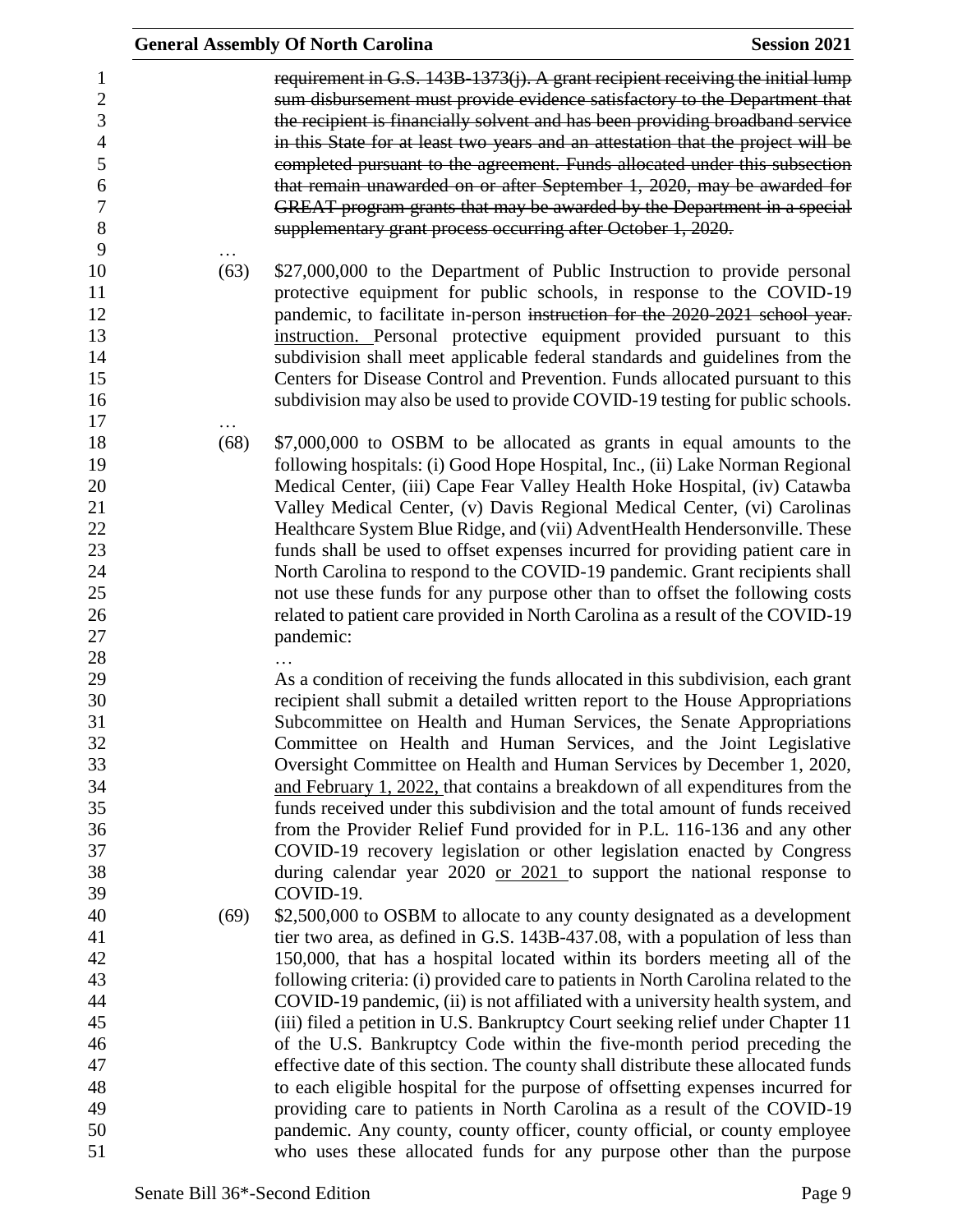|      | <b>General Assembly Of North Carolina</b>                        | <b>Session 2021</b>                                                                                                                                                                                                                                                                                                                                                                                                                                                                                                                                                                                                                                                                                                                                                                         |
|------|------------------------------------------------------------------|---------------------------------------------------------------------------------------------------------------------------------------------------------------------------------------------------------------------------------------------------------------------------------------------------------------------------------------------------------------------------------------------------------------------------------------------------------------------------------------------------------------------------------------------------------------------------------------------------------------------------------------------------------------------------------------------------------------------------------------------------------------------------------------------|
|      | provided in North Carolina as a result of the COVID-19 pandemic: | specified in this subdivision shall be subject to a civil action by the State and<br>held personally liable to reimburse the State. These funds shall be used to<br>offset expenses incurred for providing patient care in North Carolina to<br>respond to the COVID-19 pandemic. Grant recipients shall not use these funds<br>for any purpose other than to offset the following costs related to patient care                                                                                                                                                                                                                                                                                                                                                                            |
|      |                                                                  | As a condition of receiving the funds allocated in this subdivision, each grant<br>recipient shall submit a detailed written report to the House Appropriations<br>Subcommittee on Health and Human Services, the Senate Appropriations<br>Committee on Health and Human Services, and the Joint Legislative<br>Oversight Committee on Health and Human Services by December 1, 2020,<br>and by February 1, 2022, that contains a breakdown of all expenditures from<br>the funds received under this subdivision and the total amount of funds<br>received from the Provider Relief Fund provided for in P.L. 116-136 and any<br>other COVID-19 recovery legislation or other legislation enacted by Congress<br>during calendar year $2020$ or $2021$ to support the national response to |
|      | COVID-19.                                                        |                                                                                                                                                                                                                                                                                                                                                                                                                                                                                                                                                                                                                                                                                                                                                                                             |
|      |                                                                  |                                                                                                                                                                                                                                                                                                                                                                                                                                                                                                                                                                                                                                                                                                                                                                                             |
| (86) |                                                                  | \$6,500,000 to the Board of Governors of The University of North Carolina to                                                                                                                                                                                                                                                                                                                                                                                                                                                                                                                                                                                                                                                                                                                |
|      |                                                                  | be allocated to the State Education Assistance Authority (Authority) to be<br>used to provide scholarships as an alternative educational option for certain                                                                                                                                                                                                                                                                                                                                                                                                                                                                                                                                                                                                                                 |
|      |                                                                  | students with disabilities during the COVID-19 pandemic. The Authority shall                                                                                                                                                                                                                                                                                                                                                                                                                                                                                                                                                                                                                                                                                                                |
|      | award scholarship funds as follows:                              |                                                                                                                                                                                                                                                                                                                                                                                                                                                                                                                                                                                                                                                                                                                                                                                             |
|      | a.                                                               | The Authority shall first award scholarship funds to eligible students                                                                                                                                                                                                                                                                                                                                                                                                                                                                                                                                                                                                                                                                                                                      |
|      |                                                                  | who (i) had applied for scholarship funds for the 2020-2021 school                                                                                                                                                                                                                                                                                                                                                                                                                                                                                                                                                                                                                                                                                                                          |
|      |                                                                  | year within the application deadlines established by the Authority and                                                                                                                                                                                                                                                                                                                                                                                                                                                                                                                                                                                                                                                                                                                      |
|      |                                                                  | (ii) had not been awarded scholarship funds as of the date this act                                                                                                                                                                                                                                                                                                                                                                                                                                                                                                                                                                                                                                                                                                                         |
|      | becomes law according to the following:                          |                                                                                                                                                                                                                                                                                                                                                                                                                                                                                                                                                                                                                                                                                                                                                                                             |
|      | 1.                                                               | For applications for the Personal Education Savings Account<br>Program, established pursuant to Article 41 of Chapter 115C                                                                                                                                                                                                                                                                                                                                                                                                                                                                                                                                                                                                                                                                  |
|      |                                                                  | of the General Statutes, the sum of three million six hundred                                                                                                                                                                                                                                                                                                                                                                                                                                                                                                                                                                                                                                                                                                                               |
|      |                                                                  | fifty thousand dollars (\$3,650,000). Scholarship funds shall be                                                                                                                                                                                                                                                                                                                                                                                                                                                                                                                                                                                                                                                                                                                            |
|      |                                                                  | disbursed for the fall semester and spring semesters of the                                                                                                                                                                                                                                                                                                                                                                                                                                                                                                                                                                                                                                                                                                                                 |
|      |                                                                  | 2020-2021 school year only, in accordance with the amounts                                                                                                                                                                                                                                                                                                                                                                                                                                                                                                                                                                                                                                                                                                                                  |
|      |                                                                  | set forth in G.S. 115C-592. Notwithstanding G.S. 115C-592, a                                                                                                                                                                                                                                                                                                                                                                                                                                                                                                                                                                                                                                                                                                                                |
|      |                                                                  | student who receives an award of scholarship funds for the fall                                                                                                                                                                                                                                                                                                                                                                                                                                                                                                                                                                                                                                                                                                                             |
|      |                                                                  | or spring semester of the 2020-2021 school year pursuant to                                                                                                                                                                                                                                                                                                                                                                                                                                                                                                                                                                                                                                                                                                                                 |
|      |                                                                  | this subdivision who applies for a scholarship for the                                                                                                                                                                                                                                                                                                                                                                                                                                                                                                                                                                                                                                                                                                                                      |
|      |                                                                  | 2021-2022 school year shall not receive priority in the award<br>of a scholarship under G.S. $115C-592(a)(1)$ .                                                                                                                                                                                                                                                                                                                                                                                                                                                                                                                                                                                                                                                                             |
|      | 2.                                                               | For applications for the Special Education Scholarships for                                                                                                                                                                                                                                                                                                                                                                                                                                                                                                                                                                                                                                                                                                                                 |
|      |                                                                  | Students with Disabilities Program, established pursuant to                                                                                                                                                                                                                                                                                                                                                                                                                                                                                                                                                                                                                                                                                                                                 |
|      |                                                                  | Part 1H of Article 9 of Chapter 115C of the General Statutes,                                                                                                                                                                                                                                                                                                                                                                                                                                                                                                                                                                                                                                                                                                                               |
|      |                                                                  | the sum of two million eight hundred fifty thousand dollars                                                                                                                                                                                                                                                                                                                                                                                                                                                                                                                                                                                                                                                                                                                                 |
|      |                                                                  | (\$2,850,000). Scholarship funds shall be disbursed for the fall                                                                                                                                                                                                                                                                                                                                                                                                                                                                                                                                                                                                                                                                                                                            |
|      |                                                                  | semester and spring semesters of the 2020-2021 school year                                                                                                                                                                                                                                                                                                                                                                                                                                                                                                                                                                                                                                                                                                                                  |
|      |                                                                  | only, in accordance with the amounts set forth in                                                                                                                                                                                                                                                                                                                                                                                                                                                                                                                                                                                                                                                                                                                                           |
|      |                                                                  | G.S. 115C-112.6. Notwithstanding G.S. 115C-112.5(2)f., a                                                                                                                                                                                                                                                                                                                                                                                                                                                                                                                                                                                                                                                                                                                                    |
|      |                                                                  | student who receives an award of scholarship funds for the fall                                                                                                                                                                                                                                                                                                                                                                                                                                                                                                                                                                                                                                                                                                                             |
|      |                                                                  | or spring semester of the 2020-2021 school year pursuant to                                                                                                                                                                                                                                                                                                                                                                                                                                                                                                                                                                                                                                                                                                                                 |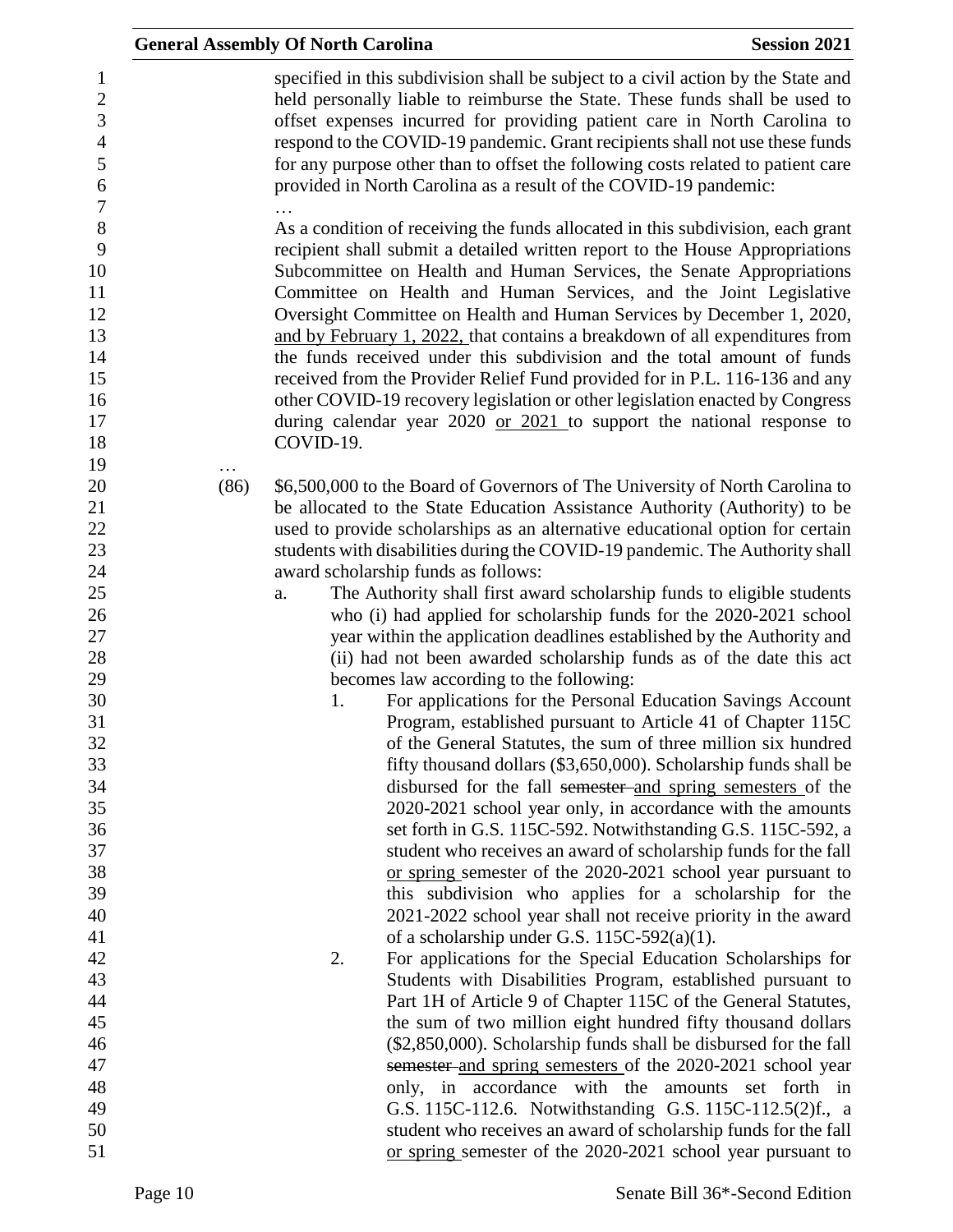|                                                                                                                           | <b>General Assembly Of North Carolina</b>                                                                                                                                                                                                                                                                                                                                                                                                                                                                                                                                                                                                                                                                                                                                                                                                                                                        | <b>Session 2021</b> |
|---------------------------------------------------------------------------------------------------------------------------|--------------------------------------------------------------------------------------------------------------------------------------------------------------------------------------------------------------------------------------------------------------------------------------------------------------------------------------------------------------------------------------------------------------------------------------------------------------------------------------------------------------------------------------------------------------------------------------------------------------------------------------------------------------------------------------------------------------------------------------------------------------------------------------------------------------------------------------------------------------------------------------------------|---------------------|
| $\mathbf{1}$<br>$\overline{2}$<br>3<br>$\overline{4}$<br>5<br>6<br>$\boldsymbol{7}$<br>$8\,$<br>9<br>10<br>11<br>12<br>13 | this subdivision who applies for a scholarship for the<br>2021-2022 school year (i) shall be deemed to meet the<br>eligibility requirements of G.S. 115C-112.5(2)f.1. and (ii) shall<br>not receive priority in the award of a scholarship under<br>G.S. 115C-112.6(a2)(1).<br>b.<br>After awarding scholarship funds pursuant to sub-subdivision a. of this<br>subdivision, the Authority shall, to the extent feasible, distribute any<br>remaining funds as scholarship funds to additional eligible students for<br>the fall <u>or spring</u> semester of the 2020-2021 school year, including<br>reopening the application period under the Personal Education Savings<br>Account Program or the Special Education Scholarships for Students<br>with Disabilities Program or both. The provisions of this subdivision<br>shall apply to the award of any additional scholarship funds under |                     |
| 14                                                                                                                        | those programs.                                                                                                                                                                                                                                                                                                                                                                                                                                                                                                                                                                                                                                                                                                                                                                                                                                                                                  |                     |
| 15                                                                                                                        |                                                                                                                                                                                                                                                                                                                                                                                                                                                                                                                                                                                                                                                                                                                                                                                                                                                                                                  |                     |
| 16<br>17<br>18<br>19<br>20<br>21<br>22<br>23                                                                              | (103a) \$19,850,000 to YMCA of the Triangle Area, Inc., (YMCA) for the North<br>Carolina Alliance of YMCAs (Alliance) which shall develop and administer<br>a grant program to facilitate remote learning opportunities during the<br>COVID-19 pandemic. For purposes of the grant program, the YMCA shall<br>serve only as the fiscal agent for the Alliance. The following shall apply to the<br>grant program developed and administered by the Alliance pursuant to this<br>subdivision:<br>.                                                                                                                                                                                                                                                                                                                                                                                                |                     |
| 24<br>25<br>26<br>27                                                                                                      | Applicants shall demonstrate the ability to use all grant funds before<br>e.<br>December 30, 2020 the deadline established by applicable federal law<br>and guidance.                                                                                                                                                                                                                                                                                                                                                                                                                                                                                                                                                                                                                                                                                                                            |                     |
| 28<br>29<br>30<br>31<br>32<br>33<br>34<br>35<br>36                                                                        | \$500,000 to OSBM to provide a grant to Triangle Residential Options for<br>(111)<br>Substance Abusers, Inc., a nonprofit corporation, to be used for (i) offsetting<br>increased operational expenses incurred for providing comprehensive<br>residential substance use disorder treatment associated with the COVID-19<br>pandemic, for the period beginning March 1, 2020, and ending December 30,<br>2020, on the deadline established by federal law and guidance and (ii) any<br>other COVID-19 related losses or expenses incurred during that time period,<br>as allowed under the Coronavirus Aid, Relief, and Economic Security<br>(CARES) Act, P.L. 116-136.                                                                                                                                                                                                                          |                     |
| 37<br>38<br>39<br>40<br>41<br>42                                                                                          | \$1,000,000 to OSBM to be allocated to the Nurse Family Partnership, a<br>(112)<br>nonprofit corporation located in North Carolina, to help offset COVID-19<br>related expenses incurred for the following services provided and supplies<br>used within the State between March 1, 2020, and December 30, 2020: the<br>deadline established by federal law and guidance:                                                                                                                                                                                                                                                                                                                                                                                                                                                                                                                        |                     |
| 43<br>44<br>45<br>46<br>47<br>48<br>49                                                                                    | (114e) \$23,000,000 to OSBM, one-half to be allocated to the North Carolina Health<br>Care Facilities Association (NCHCFA) and one-quarter each to be allocated<br>to the North Carolina Senior Living Association (NCSLA) and North Carolina<br>Assisted Living Association (NCALA). NCHCFA shall use its allocated funds<br>to purchase and distribute, free of charge, to licensed skilled nursing facilities;<br>and the NCSLA and NCALA shall use its allocated funds to purchase and<br>distribute, free of charge, to licensed adult care homes and family care homes,                                                                                                                                                                                                                                                                                                                    |                     |
| 50                                                                                                                        | as those terms are defined in Article 1 of Chapter 131D of the General                                                                                                                                                                                                                                                                                                                                                                                                                                                                                                                                                                                                                                                                                                                                                                                                                           |                     |
| 51                                                                                                                        | Statutes, the following materials to their member facilities:                                                                                                                                                                                                                                                                                                                                                                                                                                                                                                                                                                                                                                                                                                                                                                                                                                    |                     |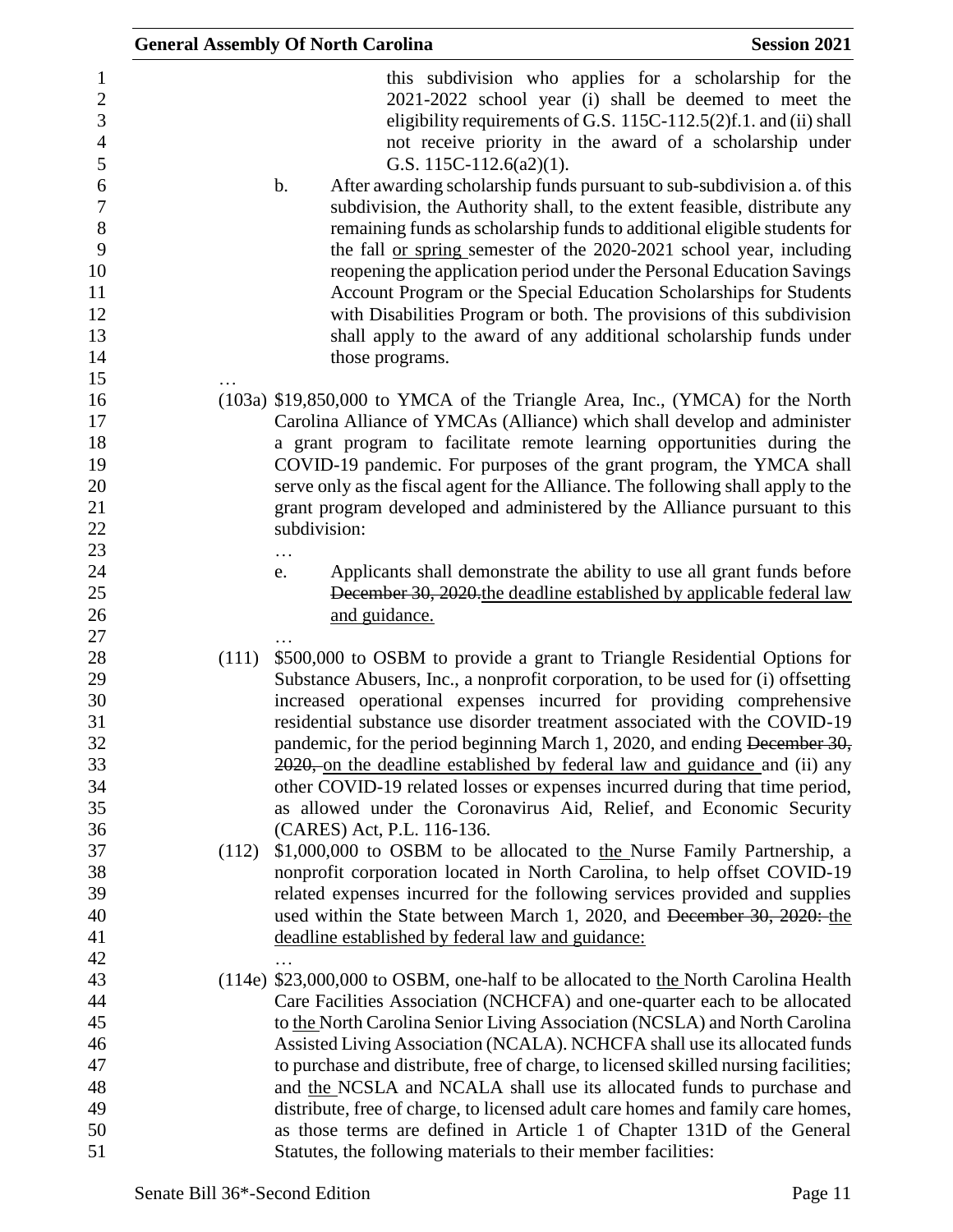|                              | <b>General Assembly Of North Carolina</b>                                                                                                                                                                                                                                                                                                                                                                                                                          | <b>Session 2021</b> |
|------------------------------|--------------------------------------------------------------------------------------------------------------------------------------------------------------------------------------------------------------------------------------------------------------------------------------------------------------------------------------------------------------------------------------------------------------------------------------------------------------------|---------------------|
|                              | The NCSLA and NCALA shall collaborate together to assure equitable<br>distribution of the materials described in this subdivision to adult care homes<br>and family care homes. By February 1, 2021, by April 1, 2021, and by<br>February 1, 2022, the NCSLA, NCHCFA, and NCALA shall each submit a<br>report on their use of these allocated funds to the Joint Legislative Oversight<br>Committee on Health and Human Services and the Fiscal Research Division. |                     |
|                              | (115) \$30,000,000 to the Department of Information Technology to use for the<br>Growing Rural Economies with Access to Technology Fund to provide<br>funding for a special supplementary GREAT Act grant process in accordance<br>with Section 4.17 of this act."                                                                                                                                                                                                 |                     |
|                              | <b>SECTION 3.3.</b> Section 1.7 of S.L. 2020-4, as amended by Section 2.1(a) of S.L.                                                                                                                                                                                                                                                                                                                                                                               |                     |
| 2020-80, reads as rewritten: |                                                                                                                                                                                                                                                                                                                                                                                                                                                                    |                     |
|                              | "SECTION 1.7. $(a)$ In addition to any report required under this act or any other law, $\overrightarrow{OSBM}$<br>the North Carolina Pandemic Recovery Office established in Section 4.3 of this act shall provide<br>a report to the Joint Legislative Commission on Governmental Operations and the Fiscal                                                                                                                                                      |                     |
|                              | Research Division by April-March 1, 2021, detailing the use of funds allocated under Section 3.3                                                                                                                                                                                                                                                                                                                                                                   |                     |
|                              | of this act. from the Fund. For each allocation from the Fund, the Pandemic Recovery Office shall                                                                                                                                                                                                                                                                                                                                                                  |                     |
| report the following:        |                                                                                                                                                                                                                                                                                                                                                                                                                                                                    |                     |
| <u>(1)</u>                   | The amount disbursed as of December 30, 2020.                                                                                                                                                                                                                                                                                                                                                                                                                      |                     |
| (2)                          | The amount expended as of December 30, 2020.                                                                                                                                                                                                                                                                                                                                                                                                                       |                     |
| (3)                          | The amount obligated as of December 30, 2020.                                                                                                                                                                                                                                                                                                                                                                                                                      |                     |
| $\left(4\right)$             | The amount, if any, reallocated pursuant to Section 1.9 of S.L. 2020-97 as of                                                                                                                                                                                                                                                                                                                                                                                      |                     |
|                              | December 30, 2020. For each reallocation, the report shall clearly identify                                                                                                                                                                                                                                                                                                                                                                                        |                     |
|                              | where the funds were reallocated from, the amount the original allocation was                                                                                                                                                                                                                                                                                                                                                                                      |                     |
|                              | reduced by, the activity or activities the funds were reallocated to, and the                                                                                                                                                                                                                                                                                                                                                                                      |                     |
|                              | amount the activity or activities were increased by.                                                                                                                                                                                                                                                                                                                                                                                                               |                     |
| <u>(5)</u>                   | <u>The amount remaining to be spent as of December 30, 2020.</u>                                                                                                                                                                                                                                                                                                                                                                                                   |                     |
| (6)                          | The number of full-time equivalent (FTE) established by State agencies with                                                                                                                                                                                                                                                                                                                                                                                        |                     |
|                              | funds allocated from the Fund. For each FTE established, the report shall                                                                                                                                                                                                                                                                                                                                                                                          |                     |
|                              | include a position number, the position status, the date the position was                                                                                                                                                                                                                                                                                                                                                                                          |                     |
|                              | established, the hire date, and the date on which the position is to be abolished.                                                                                                                                                                                                                                                                                                                                                                                 |                     |
| (7)                          | A brief description as to how each allocation was used.                                                                                                                                                                                                                                                                                                                                                                                                            |                     |
|                              | "SECTION 1.7.(b) Beginning April 10, 2021, the Pandemic Recovery Office shall submit                                                                                                                                                                                                                                                                                                                                                                               |                     |
|                              | a monthly report to the Joint Legislative Commission on Governmental Operations and the Fiscal                                                                                                                                                                                                                                                                                                                                                                     |                     |
|                              | Research Division on allocations from the Fund that were not fully expended as of December 30,                                                                                                                                                                                                                                                                                                                                                                     |                     |
|                              | 2020. A final report is due no later than 30 days after the date of the final expenditure of funds                                                                                                                                                                                                                                                                                                                                                                 |                     |
| allocated from the Fund.     |                                                                                                                                                                                                                                                                                                                                                                                                                                                                    |                     |
|                              | " <b>SECTION 1.7.(c)</b> Additionally, each Beginning April 1, 2021, each State agency or                                                                                                                                                                                                                                                                                                                                                                          |                     |
|                              | department that receives federal grant funds under Section 4.1 of this act shall provide submit a                                                                                                                                                                                                                                                                                                                                                                  |                     |
|                              | quarterly report to the Joint Legislative Commission on Governmental Operations and the Fiscal                                                                                                                                                                                                                                                                                                                                                                     |                     |
|                              | Research Division no later than 90 days from the day the grant period ends detailing the use of                                                                                                                                                                                                                                                                                                                                                                    |                     |
|                              | funds. The report required from OSBM under this section shall include the amount of funds<br>allocated to each State agency, State department, and nonprofit organization; how the funds were                                                                                                                                                                                                                                                                      |                     |
|                              | used by each State agency, State department, and nonprofit organization; and the amount of funds                                                                                                                                                                                                                                                                                                                                                                   |                     |
|                              | allocated to each State agency, State department, and nonprofit organization that remained                                                                                                                                                                                                                                                                                                                                                                         |                     |
|                              | unspent as of December 30, 2020. detailing the use of funds. The report required from each State                                                                                                                                                                                                                                                                                                                                                                   |                     |
|                              | agency or department that receives federal grant funds under Section 4.1 of this act this                                                                                                                                                                                                                                                                                                                                                                          |                     |
|                              | subsection shall include the amount of funds granted, the source of the funds, how the funds were                                                                                                                                                                                                                                                                                                                                                                  |                     |
|                              | used, and the amount of funds that remained unspent at the end of the grant period. The quarterly                                                                                                                                                                                                                                                                                                                                                                  |                     |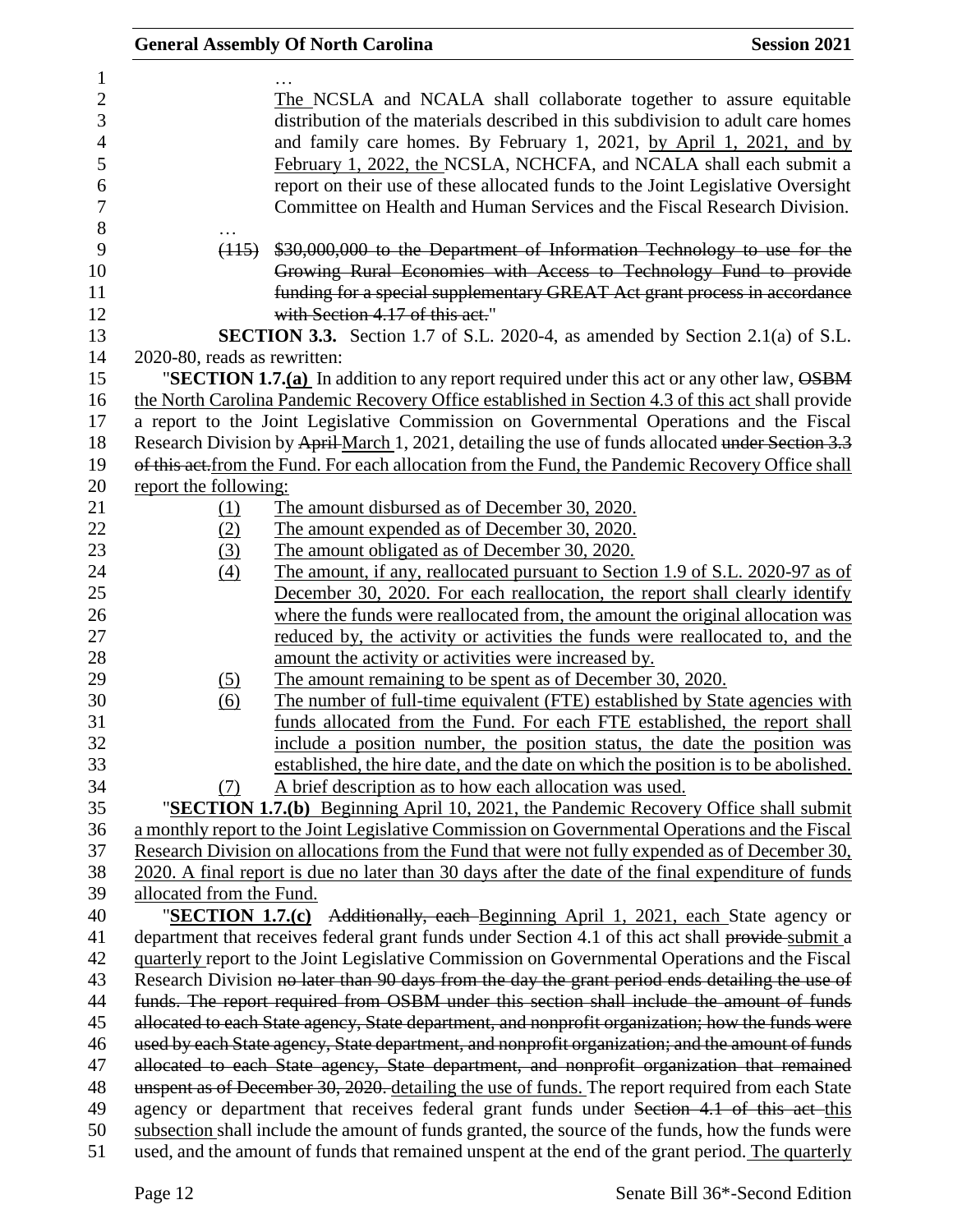|                     | <b>General Assembly Of North Carolina</b>                                                                                | <b>Session 2021</b> |
|---------------------|--------------------------------------------------------------------------------------------------------------------------|---------------------|
| $\mathbf{1}$        | report required under this subsection shall end upon submission of the final report from each                            |                     |
| $\sqrt{2}$          | State agency or department, which shall be no later than 90 days from the date the grant period                          |                     |
| 3                   | ends for the relevant funds."                                                                                            |                     |
| $\overline{4}$<br>5 | <b>SECTION 3.4.</b> Section 4.2C(f) of S.L. 2020-4, as enacted by Section 1.1(e) of S.L.<br>2020-80, reads as rewritten: |                     |
| 6                   | "SECTION 4.2C.(f) In consultation with participating judicial districts and the East                                     |                     |
| $\tau$              | Carolina University Department of Criminal Justice, Caitlyn's Courage, Inc., shall report on the                         |                     |
| 8                   | effectiveness of the pilot programs created by this section to the Joint Legislative Oversight                           |                     |
| 9                   | Committee on Justice and Public Safety, the Joint Legislative Oversight Committee on Health                              |                     |
| 10                  | and Human Services, and the Fiscal Research Division of the North Carolina General Assembly                              |                     |
| 11                  | in an interim report by April 1, 2021, 2021, and in a final report by April 1, 2022."                                    |                     |
| 12                  | <b>SECTION 3.5.</b> Section 4.3 of S.L. 2020-4 reads as rewritten:                                                       |                     |
| 13                  | "SECTION 4.3.(a) OSBM shall establish a temporary North Carolina Pandemic Recovery                                       |                     |
| 14                  | Office (Office) to oversee and coordinate funds made available under COVID-19 Recovery                                   |                     |
| 15                  | Legislation. This Office shall also provide technical assistance and ensure coordination of federal                      |                     |
| 16                  | funds received by State agencies and local governments and ensure proper reporting and                                   |                     |
| 17                  | accounting of all funds. The authorization set forth in this section expires 12 months from the                          |                     |
| 18                  | effective date of this act, on December 31, 2021, and the Office shall cease to operate upon                             |                     |
| 19                  | expiration of the authorization.                                                                                         |                     |
| 20                  | "SECTION 4.3.(b) Beginning March 1, 2021, and ending on the date the Office ceases to                                    |                     |
| 21                  | operate under subsection (a) of this section, the Office shall submit a monthly report to the Joint                      |                     |
| 22                  | Legislative Commission on Governmental Operations and the Fiscal Research Division that                                  |                     |
| 23                  | includes each of the following:                                                                                          |                     |
| 24                  | For each month since March 1, 2020, the number of staff hired to support the<br>(1)                                      |                     |
| 25                  | Office's duties and responsibilities, including the position numbers, whether                                            |                     |
| 26                  | the position is permanent or temporary, the start date and end date for each                                             |                     |
| 27                  | temporary position, the funding source for each position, and the total amount                                           |                     |
| 28                  | of funds spent on salary and benefits for personnel.                                                                     |                     |
| 29                  | For each month since March 1, 2020, an accounting of nonpersonnel<br>(2)                                                 |                     |
| 30                  | expenditures.                                                                                                            |                     |
| 31                  | A description of the Office's activities during the 2020 calendar year.<br>(3)                                           |                     |
| 32                  | A description of the Office's activities related to the Fund that remain to be<br>(4)                                    |                     |
| 33                  | completed in the 2021 calendar year.                                                                                     |                     |
| 34                  | "SECTION 4.3.(c) The General Assembly finds that the need for a fully staffed Office                                     |                     |
| 35                  | declines as funds from the Fund are expended and reports are submitted to the federal                                    |                     |
| 36                  | government. Therefore, the Office shall reduce its level of staffing accordingly as the duties and                       |                     |
| 37                  | responsibilities of the Office decline."                                                                                 |                     |
| 38<br>39            | <b>SECTION 3.6.</b> Section 4.15(f) of S.L. 2020-4, as enacted by Section 1.3 of S.L.<br>2020-97, reads as rewritten:    |                     |
| 40                  | "SECTION 4.15.(f) Study. $-$ Up to \$50,000 of the funds allocated by this section may be                                |                     |
| 41                  | used by the Department to study issues arising from the COVID-19 pandemic with transportation                            |                     |
| 42                  | and product diversification within the North Carolina dairy industry. The Department shall report                        |                     |
| 43                  | its findings and any recommendations for legislative action to the Joint Legislative Oversight                           |                     |
| 44                  | Committee on Agriculture and Natural and Economic Resources and the Fiscal Research                                      |                     |
| 45                  | Division no later than April 1, 2022. Nothing in this subsection shall be construed as allowing                          |                     |
| 46                  | the expenditure of funds from the Coronavirus Relief Fund past December 30, 2020."                                       |                     |
| 47                  | <b>SECTION 3.7.</b> Section 8 of S.L. 2020-64 reads as rewritten:                                                        |                     |
| 48                  | $\mathbf{u}_{\ldots}$                                                                                                    |                     |
| 49                  | "SECTION 8.(b) Transfer. - The State Controller shall transfer the sum of six hundred                                    |                     |
| 50                  | forty-five-eighty-four million four hundred thousand dollars (\$645,400,000) (\$684,400,000)                             |                     |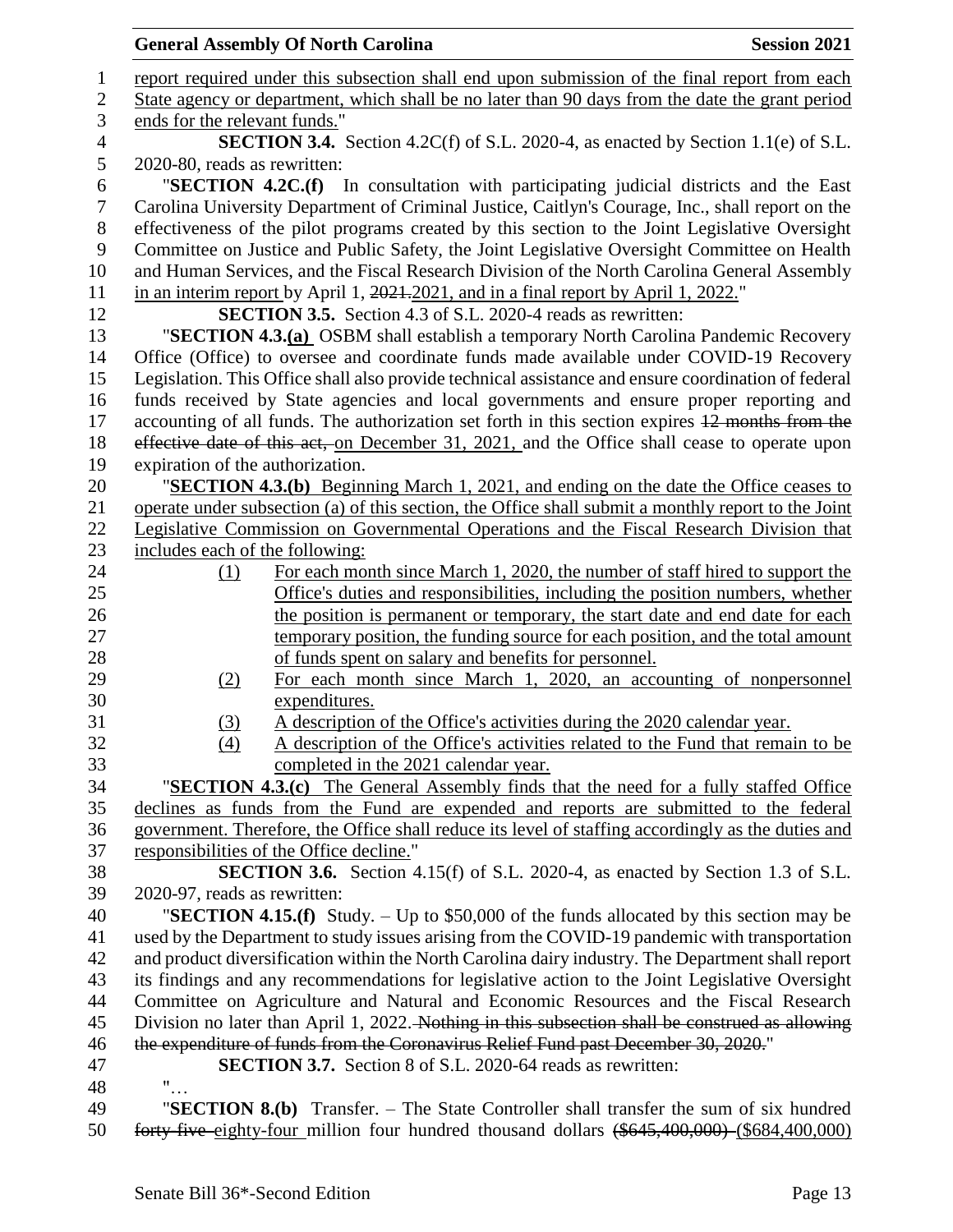## **General Assembly Of North Carolina Session 2021**

 from the Coronavirus Relief Reserve established in Section 2.1 of S.L. 2020-4 to the Coronavirus Relief Fund established in Section 2.2 of that same act.

 "**SECTION 8.(c)** Appropriation. – There is appropriated from the Coronavirus Relief Fund 4 to the Office of State Budget and Management (OSBM) the sum of six hundred forty-five eighty-four million four hundred thousand dollars (\$645,400,000) (\$684,400,000) in nonrecurring funds for the 2020-2021 fiscal year to be used to offset General Fund appropriations across State government for allowable expenditures of funds from the Coronavirus Relief Fund. "**SECTION 8.(d)** Creation of Reserve. – There is created in the General Fund a Statewide Reserve for Appropriations (Reserve) (Budget Code: 190XX). The Reserve shall have a

10 beginning negative appropriation balance of six hundred forty-five eighty-four million four hundred thousand dollars (\$645,400,000). (\$684,400,000). By December 30, 2020, June 30, 2021, the Reserve shall have a balance of zero dollars (\$0.00). …."

 **SECTION 3.8.(a)** Section 3.1 of S.L. 2020-4, as amended by Section 1 of S.L. 2020-32, Section 1.1(b) of S.L. 2020-80, and Section 1.1(a) of S.L. 2020-97, reads as rewritten: "**SECTION 3.1.** Transfer of Funds from Reserves to Relief Fund. – The State Controller 17 shall transfer the sum of two billion three hundred sixty-three-twenty-four million three hundred ninety thousand six hundred forty-six dollars (\$2,363,390,646) (\$2,324,390,646) for the 2019-2020 fiscal year from the Reserve established in Section 2.1 of this act, and the sum of three hundred million dollars (\$300,000,000) for the 2019-2020 fiscal year from the Local Government Coronavirus Relief Reserve established in Section 2.3 of this act, to the Fund established in Section 2.2 of this act. All interest earned on funds held in the Reserve shall be transferred to the Coronavirus Relief Fund."

 **SECTION 3.8.(b)** Section 3.2 of S.L. 2020-4, as amended by Section 2 of S.L. 2020-32, Section 1.1(c) of S.L. 2020-80, and Section 1.1(b) of S.L. 2020-97, reads as rewritten:

 "**SECTION 3.2.** Appropriation of Funds from Relief Fund to OSBM. – There is appropriated 27 from the Fund to OSBM the sum of two billion six hundred sixty-three twenty-four million three 28 hundred ninety thousand six hundred forty-six dollars  $(\frac{2,663,390,646}{\sqrt{(2,624,390,646)}})$  in nonrecurring funds for the 2019-2020 fiscal year to be allocated and used as provided in Section 3.3 of this act. The funds appropriated in this section shall not revert at the end of the 2019-2020 fiscal year. Notwithstanding any provision of law to the contrary in this act or any other act appropriating funds from the Fund, funds appropriated from the Fund shall (i) remain available to expend until the deadline established by applicable federal law or guidance and (ii) be returned in accordance with that applicable federal law or guidance if unexpended by that deadline."

**SECTION 3.9.** Section 4(b) of S.L. 2020-27 reads as rewritten:

 "**SECTION 4.(b)** There is appropriated from the Coronavirus Relief Fund to the Office of State Budget and Management (OSBM) the sum of twenty-two million dollars (\$22,000,000) in nonrecurring funds for the 2020-2021 fiscal year to be allocated to the Department of Public Instruction to fund an increase in Average Daily Membership (ADM), as reflected in the revised allotted 2020-2021 fiscal year ADM, for low-wealth counties due to the impacts of COVID-19. These funds shall be available for expenditure until the deadline established by applicable federal law and guidance."

**SECTION 3.10.** Section 8(b) of S.L. 2020-79 reads as rewritten:

 "**SECTION 8.(b)** Appropriation. – There is appropriated from the Coronavirus Relief Fund to the Office of State Budget and Management (OSBM) the sum of four million eight hundred 46 thousand dollars (\$4,800,000) in nonrecurring funds for the 2020-2021 fiscal year to the Board of Governors of The University of North Carolina to be allocated to the Southern Regional Area Health Education Center (SR AHEC) to be used for residencies in the SR AHEC service areas and for COVID-19 related response activities. These funds shall be available for expenditure until the deadline established by applicable federal law and guidance."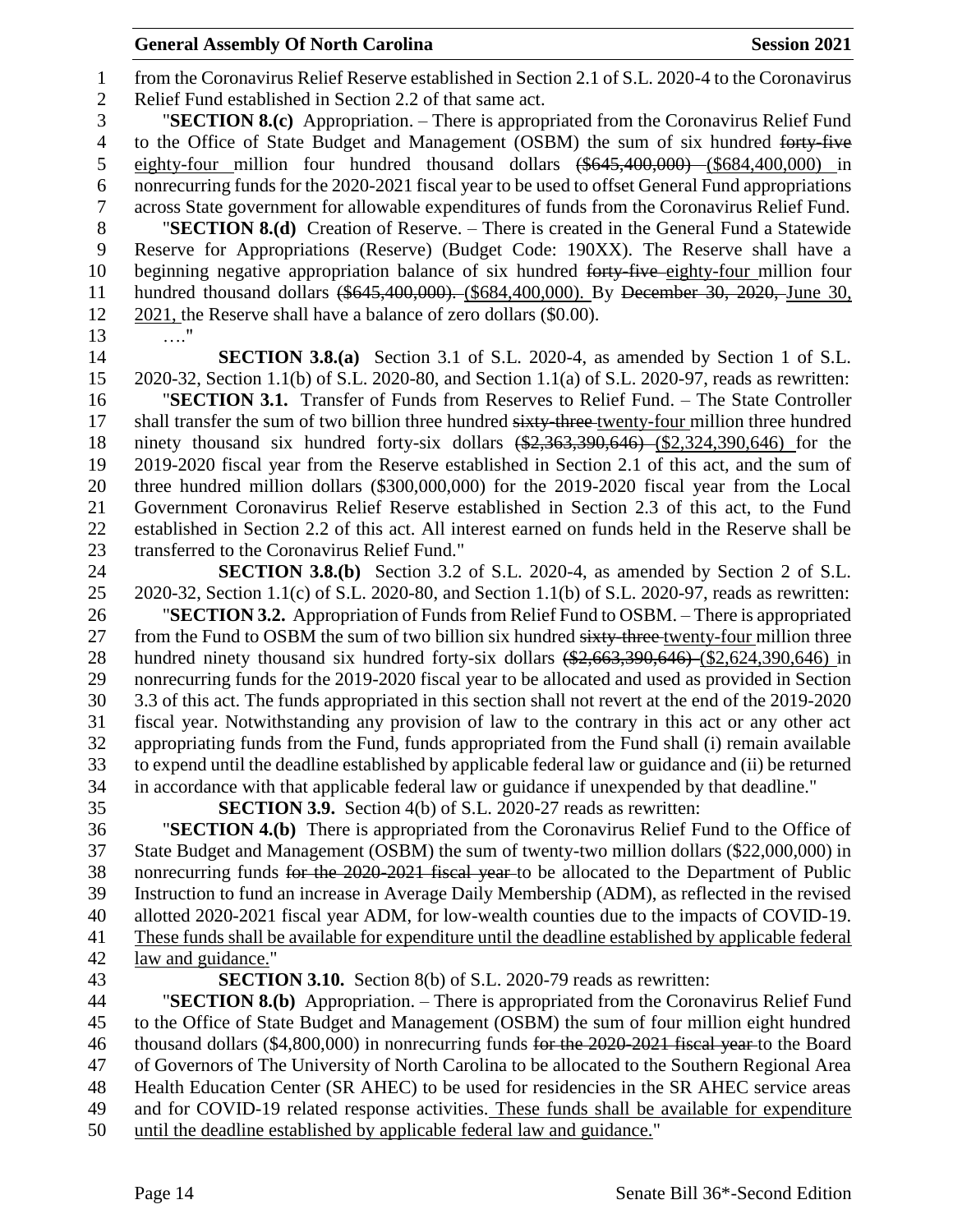**SECTION 3.11.** Section 4.2D(d) of S.L. 2020-4, as enacted by Section 1.1.(e) of S.L. 2020-80, reads as rewritten: "**SECTION 4.2D.(d)** Reporting Requirements. – The local school administrative units participating in the pilot shall provide a report by May 1, 2021, to the Office on implementation of the pilot for that school year, including (i) the use of the funds described in subsection (c) of this section, (ii) the number of students impacted by the pilot and the number of students pursing STEM-related CTE career pathways as a result of the pilot, measured by the number of students declaring interest in a career with a chemistry-dependent industry located in North Carolina and the number of students pursuing higher education in a chemistry-related major or technical certification at a school in North Carolina, (iii) demand and feedback by teachers on the use of the STEM-focused educational technology, and (iv) any other information requested by the Office. 13 The Office shall provide a report by June 1, 2021, to the <del>Joint Legislative Education</del> Oversight Committee, Joint Legislative Oversight Committee on Agriculture and Natural and Economic Resources, Senate Appropriations Committee on Education/Higher Education; House Appropriations Committee on Education; Senate Appropriations Committee on Agriculture, Natural, and Economic Resources; the House of Representatives Appropriations Committee on Agriculture and Natural and Economic Resources; and the Fiscal Research Division on the implementation of the pilot and the information reported by participating local school administrative units pursuant to this section. The report shall include any data on student outcomes related to implementation of the pilot, the expenditure of funds described in subsection (c) of this section, and recommendations by the Office on modification of the pilot and the need for continued support." **SECTION 3.12.** Section 1.7(b) of S.L. 2020-97 reads as rewritten: "**SECTION 1.7.(b)** This section applies to all contracts entered into on or after the date it becomes law and expires on December 30, 2020.31, 2021." **GREAT ACT REVISIONS SECTION 4.1.(a)** There is transferred from the General Fund to the State Capital and Infrastructure Fund, established pursuant to G.S. 143C-3-4.1, the sum of thirty-nine million dollars (\$39,000,000) for the 2020-2021 fiscal year. **SECTION 4.1.(b)** There is appropriated from the State Capital and Infrastructure Fund to the Growing Rural Economies with Access to Technology Fund, established pursuant to G.S. 143B-1373(b), the sum of thirty-nine million dollars (\$39,000,000) for the 2020-2021 fiscal year. Of the funds appropriated in this section, thirty million dollars (\$30,000,000) shall be distributed in the special supplementary grant process established in Section 4.17 of S.L. 2020-4, as amended in this act. The remaining amount shall be used to fund supplementary project grants previously awarded. The funds appropriated in this section shall remain available until expended and shall not revert. **SECTION 4.2.(a)** Section 4.17(a) of S.L. 2020-4, as enacted by Section 1.3 of S.L. 2020-97, reads as rewritten: "**SECTION 4.17.(a)** From the funds appropriated in Section 3.3(115) of this act, act, or by any other act enacted during the 2020-2021 fiscal year for this purpose, the Department of Information Technology shall provide a special supplementary grant process to accelerate the provision of broadband access through the Growing Rural Economies with Access to Technology 46 grant program. Grants may be awarded with funds appropriated in this act for applications submitted on or before October 23, 2020. The Department shall post applications no later than October 28, 2020, and shall begin issuing awards no later than November 9, 2020. The 49 Department shall award all grants pursuant to this act on or before December 30, 2020. March 1, 2021. Except as otherwise provided in this Part, notwithstanding any provision of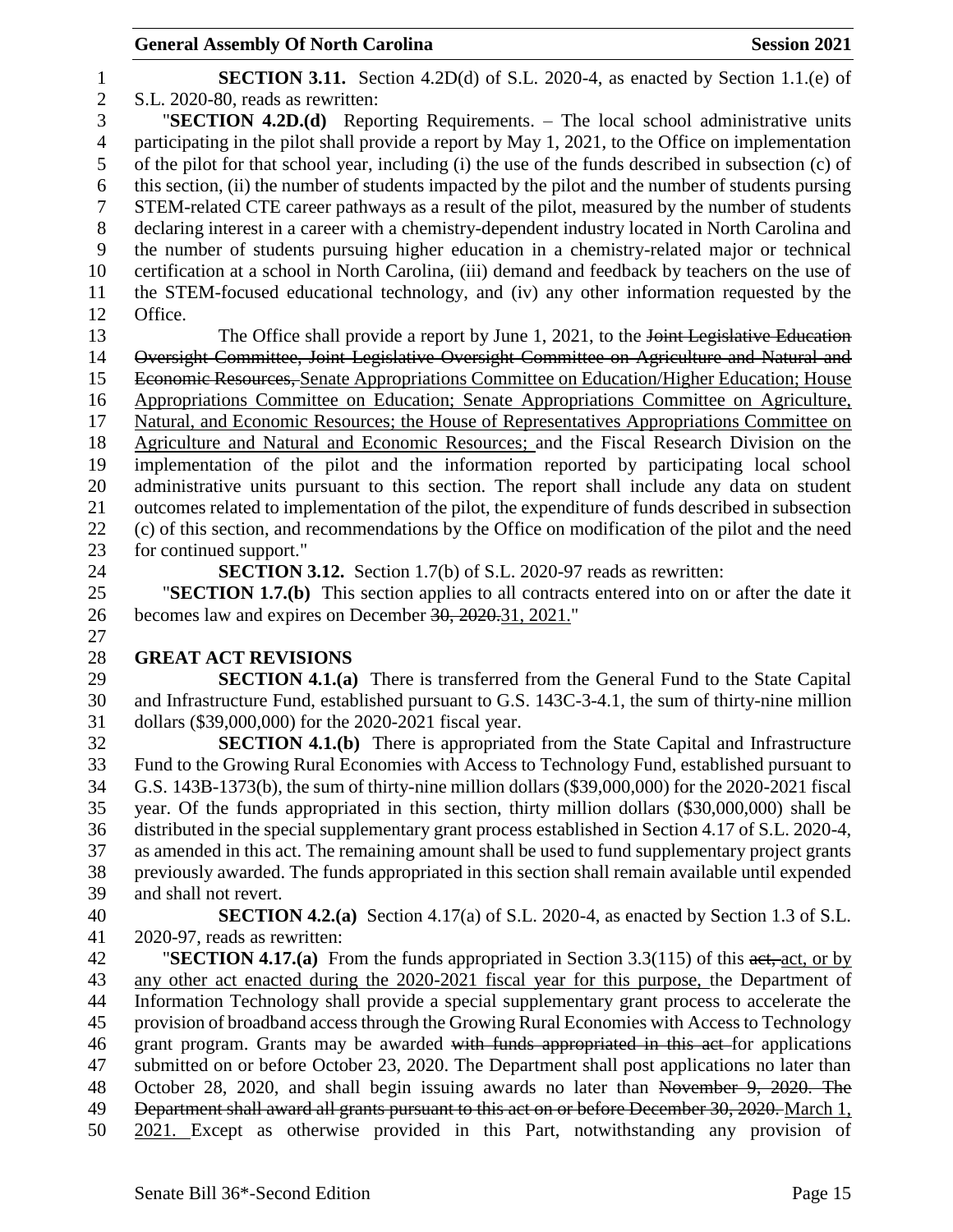| <b>General Assembly Of North Carolina</b><br><b>Session 2021</b>                                                                                                                              |
|-----------------------------------------------------------------------------------------------------------------------------------------------------------------------------------------------|
| G.S. 143B-1373 to the contrary, the Department may establish a final schedule and process for                                                                                                 |
| the special supplementary grant process."                                                                                                                                                     |
| <b>SECTION 4.2.(b)</b> Section 4.17(b)(8) of S.L. 2020-4, as enacted by Section 1.3 of                                                                                                        |
| S.L. 2020-97, reads as rewritten:                                                                                                                                                             |
| For the purposes outlined in this act, notwithstanding G.S. 143B-1373(i), the<br>"(8)                                                                                                         |
| Office shall use the following guidelines in awarding and administering                                                                                                                       |
| grants:                                                                                                                                                                                       |
| Applications receiving the highest score shall receive priority status for                                                                                                                    |
| the awarding of grants pursuant to G.S. 143B-1373. As a means of breaking a                                                                                                                   |
| tie for applications receiving the same score, the Office shall give priority to                                                                                                              |
| the application proposing to serve the highest number of new households or                                                                                                                    |
| businesses at the lowest cost per household or business. Applicants awarded                                                                                                                   |
| grants shall enter into an agreement with the Office. The agreement shall                                                                                                                     |
| contain all of the elements outlined in G.S. 143B-1373(d) and any other                                                                                                                       |
| provisions the Office may require. The agreement shall contain a provision                                                                                                                    |
| governing the time line and minimum requirements and thresholds for                                                                                                                           |
| disbursement of grant funds measured by the progress of the project; provided,                                                                                                                |
| however, that an applicant awarded a grant shall, upon finalizing the                                                                                                                         |
| agreement, receive an initial lump sum grant fund disbursement equal to the                                                                                                                   |
| total grant award amount minus amounts assessed to the grant recipient for                                                                                                                    |
| the matching requirement in G.S. 143B-1373(j). A grant recipient receiving                                                                                                                    |
| the initial lump sum disbursement must provide evidence satisfactory to the                                                                                                                   |
| Office that the recipient is financially solvent and has provided all required                                                                                                                |
| documentation to the Office for any prior GREAT grant application or award                                                                                                                    |
| and an attestation that the matching funds required pursuant to                                                                                                                               |
| G.S. 143B-1373(j) are available at the time the agreement is executed. the                                                                                                                    |
| project. At project completion, the grant recipient shall certify and provide to                                                                                                              |
| the Office evidence consistent with Federal Communications Commission                                                                                                                         |
| attestation that either speeds greater than those identified in the application                                                                                                               |
| guidelines or the proposed upstream and downstream broadband speeds                                                                                                                           |
| identified in the application guidelines, and for which a base speed multiplier                                                                                                               |
| was awarded pursuant to G.S. $143B-1373(g)(6)$ , are available throughout the                                                                                                                 |
| project area prior to any end user connections. A single grant award shall not                                                                                                                |
| exceed two million eight hundred thousand dollars (\$2,800,000). No                                                                                                                           |
| combination of grant awards involving any single county may exceed five                                                                                                                       |
| million six hundred thousand dollars (\$5,600,000)."                                                                                                                                          |
| <b>SECTION 4.2.(c)</b> The Office of Broadband Infrastructure may limit the number of                                                                                                         |
| grant recipients receiving funds appropriated in this act that are also eligible to receive the                                                                                               |
| supplemental grant award authorized in Section 3.14(d) of S.L. 2020-97.                                                                                                                       |
| <b>SECTION 4.2.(d)</b> Section 3.14(d) of S.L. 2020-97 reads as rewritten:                                                                                                                    |
| "SECTION 3.14.(d) Notwithstanding the grant amount limitations in G.S. 143B-1373, the                                                                                                         |
| Department shall provide a supplementary grant award of fifteen thousand dollars (\$15,000) from<br>the Growing Rural Economies with Access to Technology Fund for each grant project awarded |
| during the 2020-2021 fiscal year that has also received a grant from the Federal Communications                                                                                               |
| Commission Rural Digital Opportunity Fund Auction Phase I. A project may only receive a                                                                                                       |
|                                                                                                                                                                                               |

- 46 single supplementary grant award under this subsection."
- 

# **NEW FEDERAL GRANTS FOR VACCINES, RENTAL ASSISTANCE, AND EDUCATION**

 **SECTION 5.(a)** Funds received from federal grants authorized under the Consolidated Appropriations Act, 2021, P.L. 116-260, for COVID-19 Vaccine Preparedness